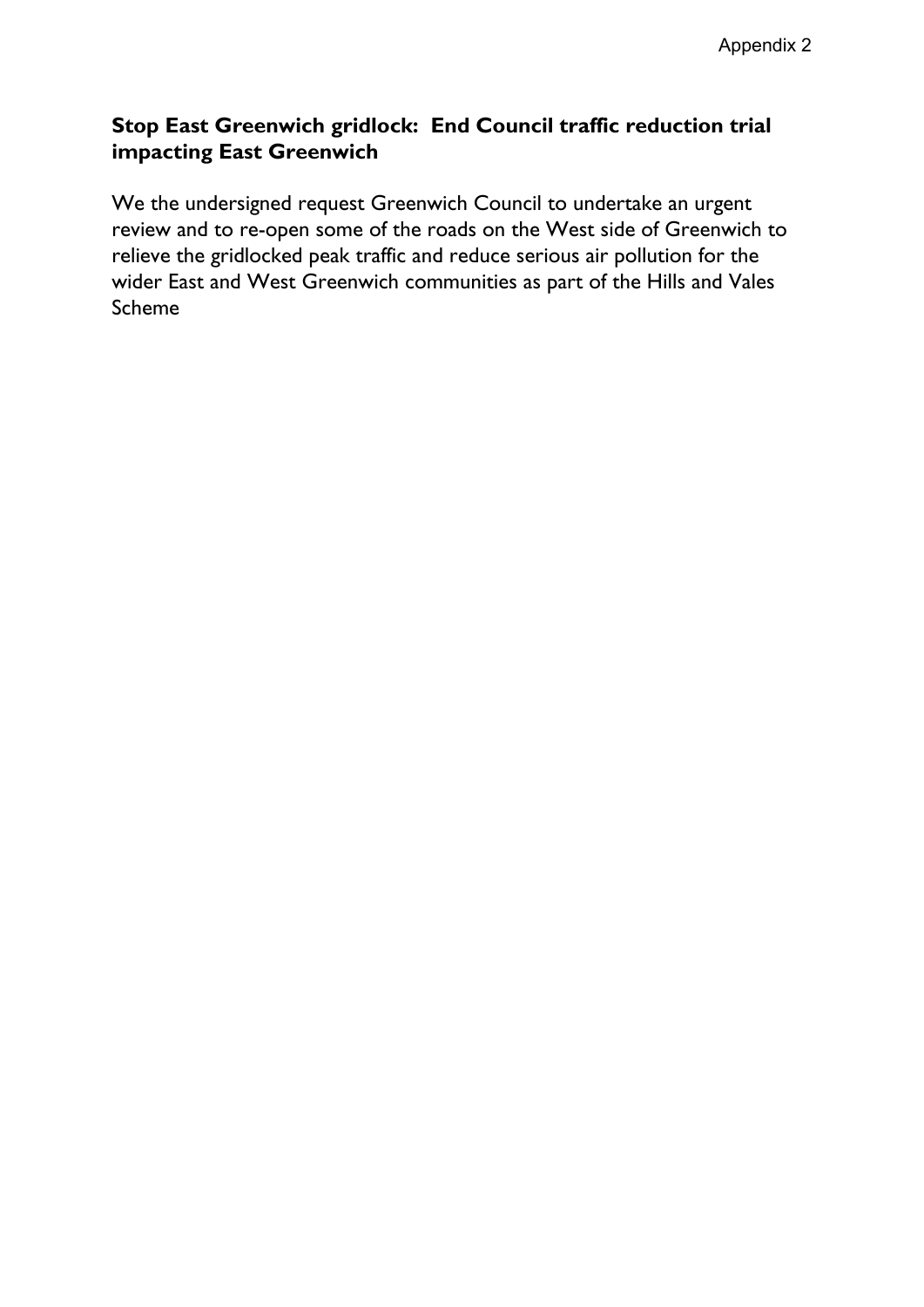### **PETITION**

## STOP EAST GREENWICH GRIDLOCK: End the traffic reduction scheme impacting East Greenwich residents

We the undersigned request Greenwich Council to undertake an urgent review and to re-open some of the roads on the West side of Greenwich to relieve the gridlocked peak traffic and reduce serious air pollution for the wider East and West Greenwich communities as part of the Hills and Vales Scheme. We request immediate consultation and engagement with Maze Hill, Vanbrugh Fields/Hill, Westcombe Park, East and West Greenwich residents on an improved and holistic traffic solution for the whole area. We would urge consideration of 5 key areas:

- 1. The increased heavy traffic on residential roads including Maze Hill and adjoining streets is increasing the health and safety risks, air and noise pollution levels for residents, pedestrians and cyclists.
- 2. No consideration appears to have been given to the local children and families in East Greenwich walking and cycling to and from school, or to the children at local schools and nurseries during the peak travel times - mornings are particularly congested.
- 3. Roads in East Greenwich are main arterial routes to Greenwich Park, Greenwich Town Centre & the Blackwall Tunnel.
- 4. The road closures were done without any notice or consultation with East Greenwich residents or without any apparent strategic understanding or consideration of the wider traffic implications.
- 5. The closures coincided with the closure of The Avenue in Greenwich Park and other road works in the East Greenwich area - we would urge the Council to take an integrated approach with the Royal parks to ensure a total area review is taken. We would like an explanation of the Council's overall strategic plans for traffic management in East and West Greenwich.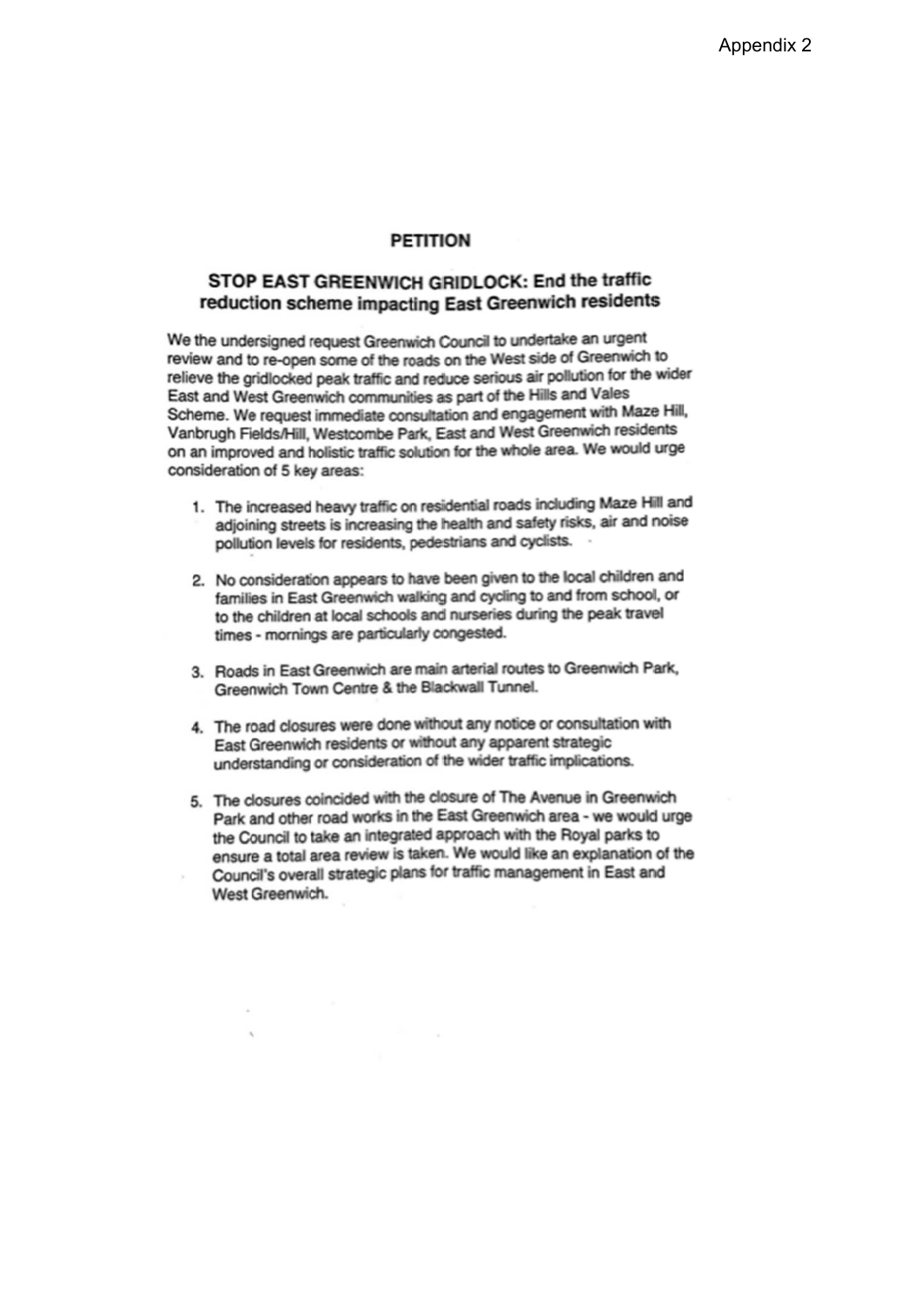# change.org

Recipient: Cllr Danny Thorpe, Cllr Aidan Smith, Cllr Geoffrey Brighty, Cllr Mariam Lolavar, Cllr Maureen O'Mara, Cllr Mehboob Khan, Royal Borough of Greenwich Council

Letter: **Greetings,** 

Further to my email of 22nd August, thank you for accepting this petition to the special full Council meeting scheduled to take place on 25th November 2020.

On behalf of the Maze Hill Action Group (MHAG) to summarise our position:

Three months into the Low Traffic Reduction (LTN) trial in West Greenwich, the levels of traffic displacement, air and noise pollution levels in Maze Hill specifically, but stretching to Westcombe Park and beyond, continue to make life in this residential area - especially in the mornings intolerable. The immediate problems continue with gridlocked traffic on Maze Hill on weekday mornings (typically 6.30am – 9.30am) continuing. The huge increase is as a direct result of the implementation of the LTN road closures in West Greenwich (WG) which includes Hyde Vale which is a designated 'B' road, leaving residential Maze Hill as now a main route into Greenwich for many drivers. Maze Hill remains gridlocked in the early mornings most week-days. No monitoring is currently being conducted by the Council.

We have been clear on our long-term aims:

1) We fully support LTN schemes but they must include thorough resident engagement - this was not done in the introduction of the WG scheme with implications for residents on the East side of the park being considered as consultation and designs were drafted and then implemented.

2) Equity and fairness in how neighbourhoods are treated - part of the rationale for the WG LTN scheme was the special proximity its roads have to the Park - residential area, impact for local schools and pedestrian traffic for example. Maze Hill shares exactly the same situation and circumstances. To date our needs have not been considered. We ask that they are.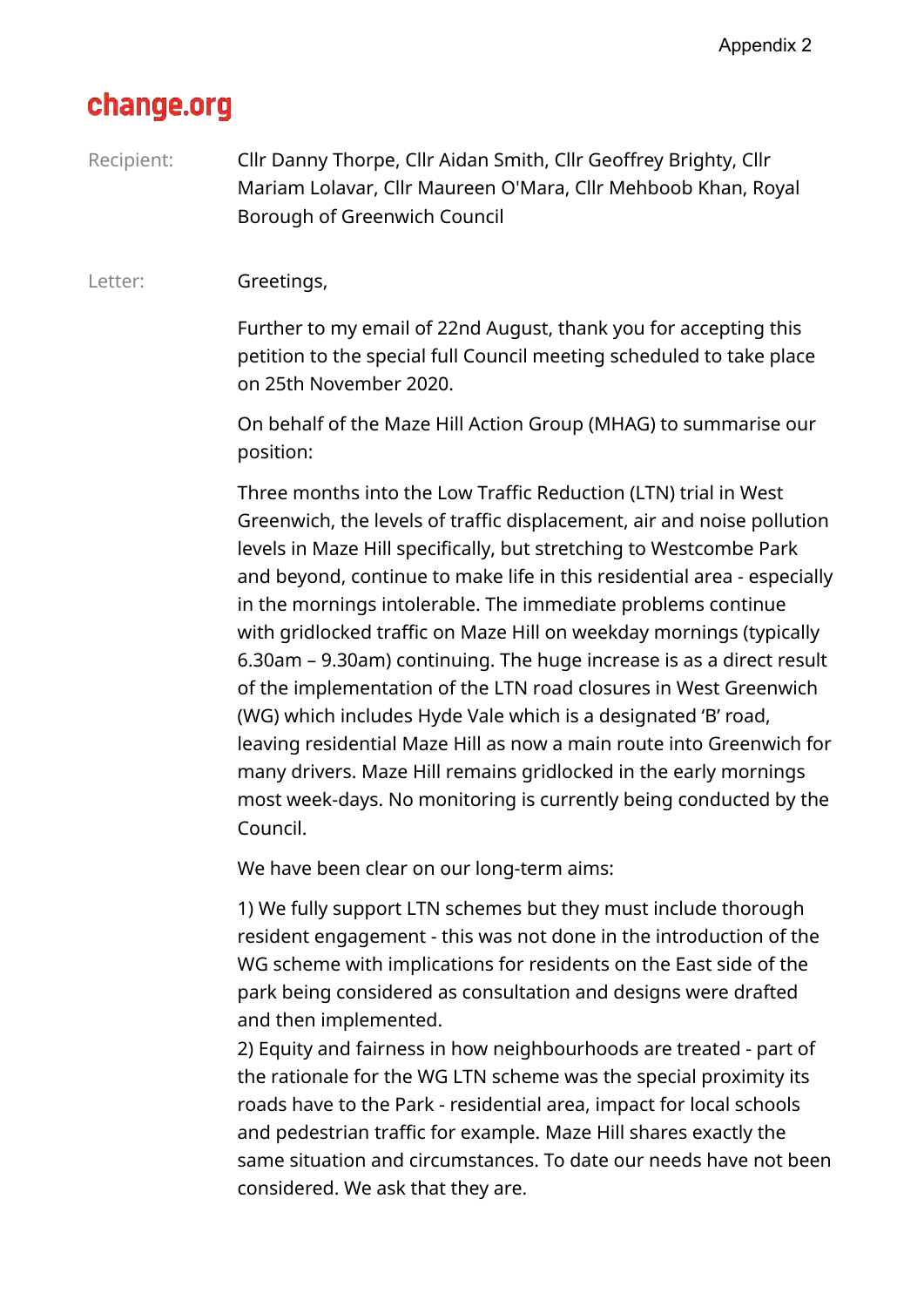3) We are calling for a co-ordinated wider strategic view of traffic management on both the East and the West given the connectedness of the two areas.

4) Proper consultation and engagement on LTN designs and options.

These are our long-term aims, but in line with the supporting petition which has attracted almost 3,000 signatures, we are also calling for an immediate solution to begin to address the horrific traffic increase and the effect it is having on us and changing the way we live our lives on Maze Hill.

The horrendous situation we find ourselves in has been forced upon us undemocratically and is having a serious impact on the daily life and health of hundreds of residents, young and old living on Maze Hill. This petition also encompasses the voices of wider local South East London residents who have all been affected by the appalling traffic situation forced on Maze Hill and wider Westcombe Park and East Greenwich roads. The 290 comments in support of the petition come from key workers, the elderly, the disabled, mothers and young families that make up the Blackheath Westcombe and Peninsula Wards. Each one is suffering as a direct result of what is seen to be as a high-handed approach by the Council. Furthermore, the roll out of this trial is compounded by the COVID 19 pandemic where we are being asked to trial a scheme in highly irregular circumstances which may have long lasting impacts far beyond COVID 19.

The Council has engaged with MHAG over the past few months. We are grateful to our local ward Councillors (Cllrs Lolavar, Fletcher and Brighty). Our thanks to Councillors Thorpe and James, who along with our ward Councillors and Graham Cox (Head of Transport) did an on-site visit where they directly experienced the chaos and disruption now present on Maze Hill. In addition Cllr James participated in a zoom call with us, in which he acknowledged that the residents of Maze Hill could not be expected to put up with the situation for six months until a review was held and that some immediate action needed to be taken. A separate zoom meeting has taken place with Councillor Scott-McDonald and Peninsula Ward residents to discuss the concerns of residents on the lower quarter of Maze Hill located in her ward. We are urging Councillors to work together on finding a whole Maze Hill solution.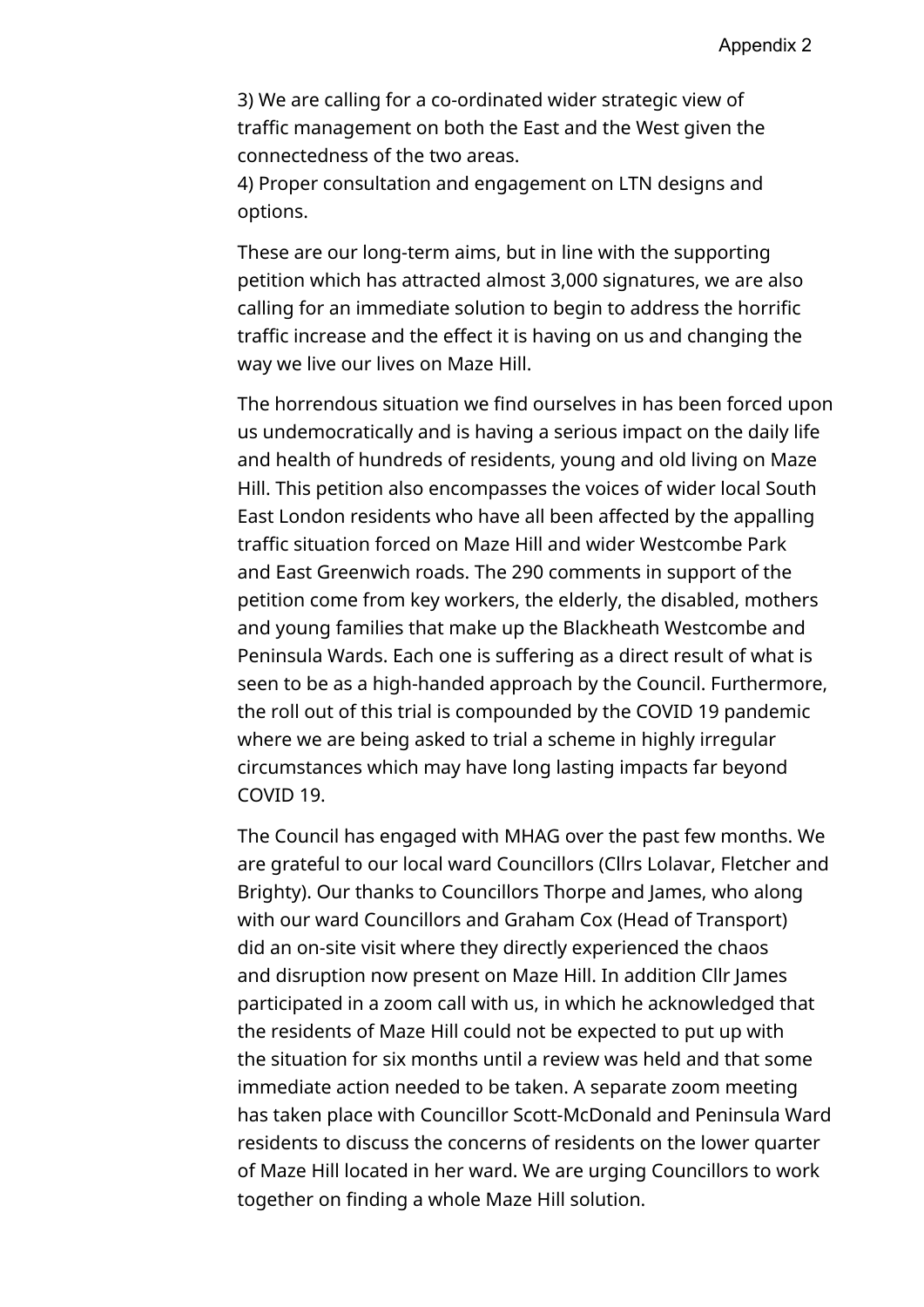Now three months into the trial, the health and wellbeing of the local residents, pedestrians, school children and cyclists negatively impacted by these changes continues to deteriorate daily and nothing is being done to address the problems. There is a growing consensus in the Maze Hill community (in both wards) that we are being ignored. There is no sign of any immediate solution for us nor an acknowledgement of any of the issues we have raised. Whilst we appreciate the support of our ward Councillors, we now need action to address the traffic increases here.

This online and hard copy petition being submitted to you today has attracted almost 3,000 signatures and 290 comments. This situation can no longer be ignored.

Please help us and support our aim to find an immediate solution for the Maze Hill residents and work together with the community to find an equitable and fair approach to a find a long-term solution for the wider area.

on behalf of the MHAG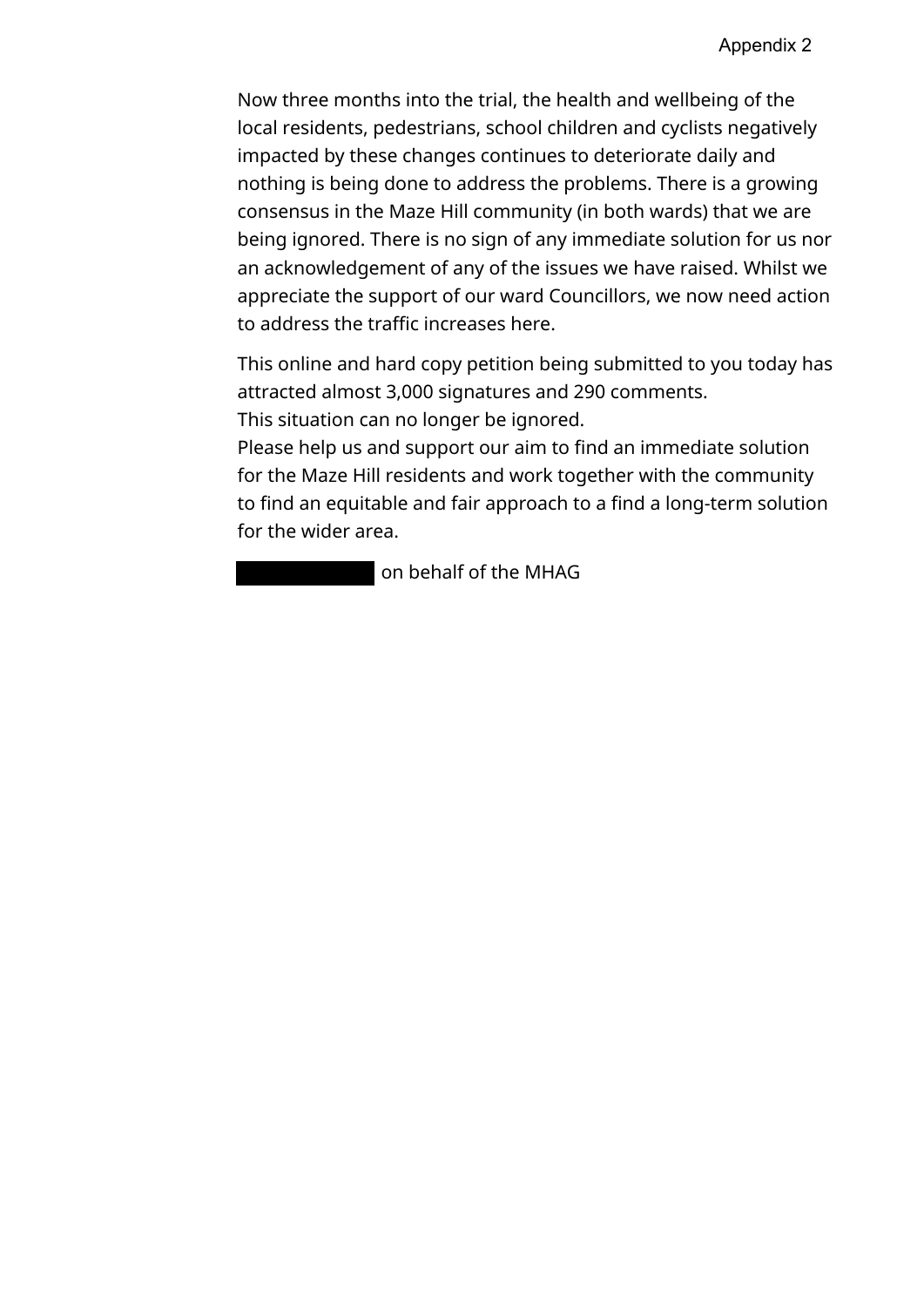Petition Comments Name City State Postal Code Country Date Comment London England SE3 UK 17/09/2020 ""Traffic here is chaos. A better approach to spreading it needs to be considered.""" Greenwich England SE10 UK 17/09/2020 """The traffic situation in East Greenwich is now untenable and dangerous, particularly for the number of school children who walk up Maze Hill every day to John Roan.""" London England se1 UK 17/09/2020 ""The traffic on Maze Hill has become totally intolerable and this experimental 'scheme' needs to be reversed immediately. The Very long queues of traffic with engines running are an extreme health hazard to residents, pedestrians and drivers.""" london England se10 UK 17/09/2020 """The traffic now is horrendous and dangerous you have left us hardly any road space. Closing roads is ridiculous  $\mathbb{R}$ """ London Se3 UK 17/09/2020 """IKEA, the Blackwall tunnel approach and the A2 already provide our lungs with ample toxic emissions. Please don't continue to disregard the health of the residents in this area.""" London England se10 UK 17/09/2020 """It's absolutely ridiculous my Asthma is at an all time high and guess what only about 30 bikes and kids on scooters used it today, my health is more important. No pre meetings or discussion just Khan once again doing what he likes he has created a monster 80 minutes to go from Deptford to Greenwich just to get home. Due to several disabilities I could hardly get to my front door""" London England se3 UK 17/09/2020 ""The traffic is seriously going to impact our children's health.""" London England se100ad UK 17/09/2020 """I couldn't receive my shopping delivery yesterday. I'm disabled and rely on my elderly parents to do my shopping for me. The traffic was so bad that they had to retreat back home.""" London EC4N UK 17/09/2020 """It is detrimental to the local area. Causing major congestion to an already congested area. Impacted onto other areas too causing delays and obviously pollution due to slow moving or stationary vehicles""" London England SE10 UK 17/09/2020 """This is poorly planned and us causing traffic jam on Woolwich Road much earlier than before. The air pollution is unbearable.""" London England se3 UK 17/09/2020 """Outrageous of Greenwich and other councils to take advantage of a pandemic to experiment with people's lives in this way, when we are already stressed to the max by fear and uncertainty.""" London England SE10 UK 17/09/2020 """These blockages are not achieving their stated goal and are creating problems for residents in both East and West Greenwich.""" Greenwich England SE10 UK 17/09/2020 """This is impacting the air pollution and the young children! This is enough to make a change!""" London England Se10 UK 17/09/2020 """The traffic and pollution in East Greenwich are even worse than before lockdown.""" Sydney 2049 Australia 17/09/2020 """Residential streets of single-lane traffic in the area have become gridlocked, causing significant concern to all involved. East Greenwich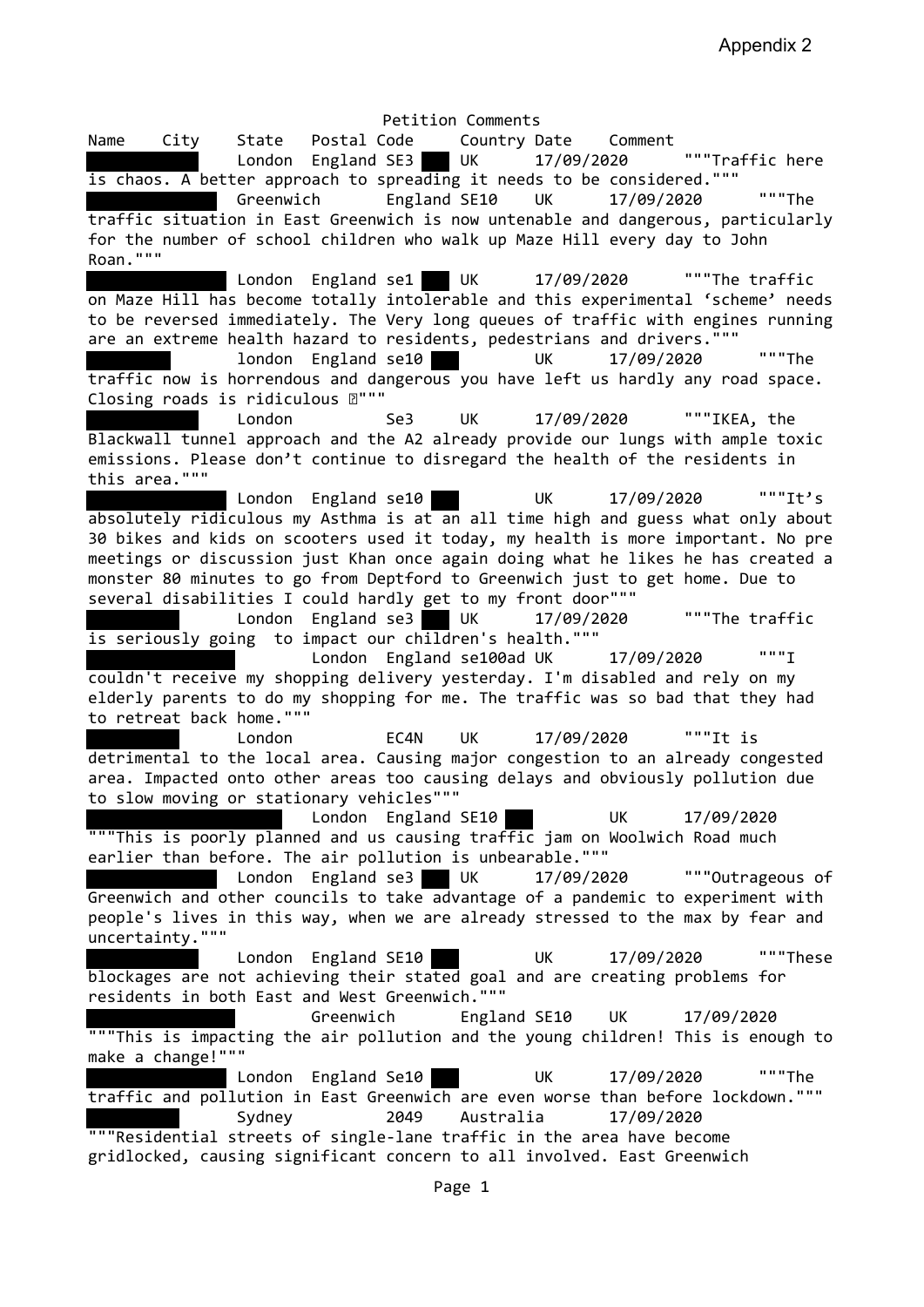shouldn't have to bear the brunt of traffic coming off the A2. Add to that the air pollution and noise for residents and walkers to schools and nurseries in the area."""

Greenwich England SE10 UK 17/09/2020 """I live near Stratheden Road and the increase of traffic has meant my children spend hours sitting on a bus trying to get to and from school. Especially now during covid, nobody wants to spend hours on a bus sitting in traffic.""" Greenwich England SE10 UK 17/09/2020 """As a resident of Maze Hill I have serious concerns about the level of traffic which has increased much more recently. Queues of traffic are backed up all day. The fumes from stationary cars with their engines on are obnoxious. This is a concern also given the proximity of the local playground to maze hill and the number of school children walking through this twice daily. Additionally this is leading to anti-social behaviour by the motorists blaring music and beeping horns well into the evening. Someone from the council needs to assess and react urgently. It's also noticeable the increase in motorists trying to skip the traffic jams on trafalgar road using the Old Woolwich road and racing past Meridian Primary school.""" London England Se10 UK 17/09/2020 """I can taste the pollution when I open my window and I feel terrible for walking my children from East Greenwich to the peninsula for school as the pollution is appalling.""" London England SE10 UK 17/09/2020 """There seems to have been no logical plan - anyone could tell you that East Greenwich would be permanently gridlocked - not just in the rush hour.I waited an hour for a 286 bus to Blackheath Standard last week - they should be every 8-10 minutes, and coming back, the buses terminated at the old East Greenwich Library. This was 2pm. An angry motorist, fed up with being stationary for so long, put his foot down and did a u-turn, missing a motor cyclist coming along on his outside by inches. I have heard many people saying that their children have been unable to get their bus to school or home and their journeys taking hours. This is just not good enough! Who drew up this plan?""" London England SE10 UK 17/09/2020 """This is creating gridlock in our area. It  $\overline{15}$  making the traffic much, much worse and increasing pollution levels for all of us who live here. For what purpose?""" Coventry England Cv2 UK 17/09/2020 """Councils need to stop attacking motorists and making our lives a misery and consider the wider impact of their decisions.""" London England SE18 UK 17/09/2020 """It's making life unbearable for residents of Greenwich. Life is hard enough without adding penalties on top""" London England SE8 UK 17/09/2020 """I'm breathing In the fumes daily!""" Greenwich England SE10 UK 17/09/2020 ""The planned new route will divert all the traffic to Annandale and Calvert road for traffic from Vanbrugh Hill to Woolwich Road.""" Greenwich SE3 UK 17/09/2020 """Road closures is causing grid lick, congestion, unhealthy environment, impacts essential workers reaching patients, carers to clients, children to/from school, deliveries etc. It's affecting all to our detriment. Increasing anxiety and stress.""" London England Se10 UK 17/09/2020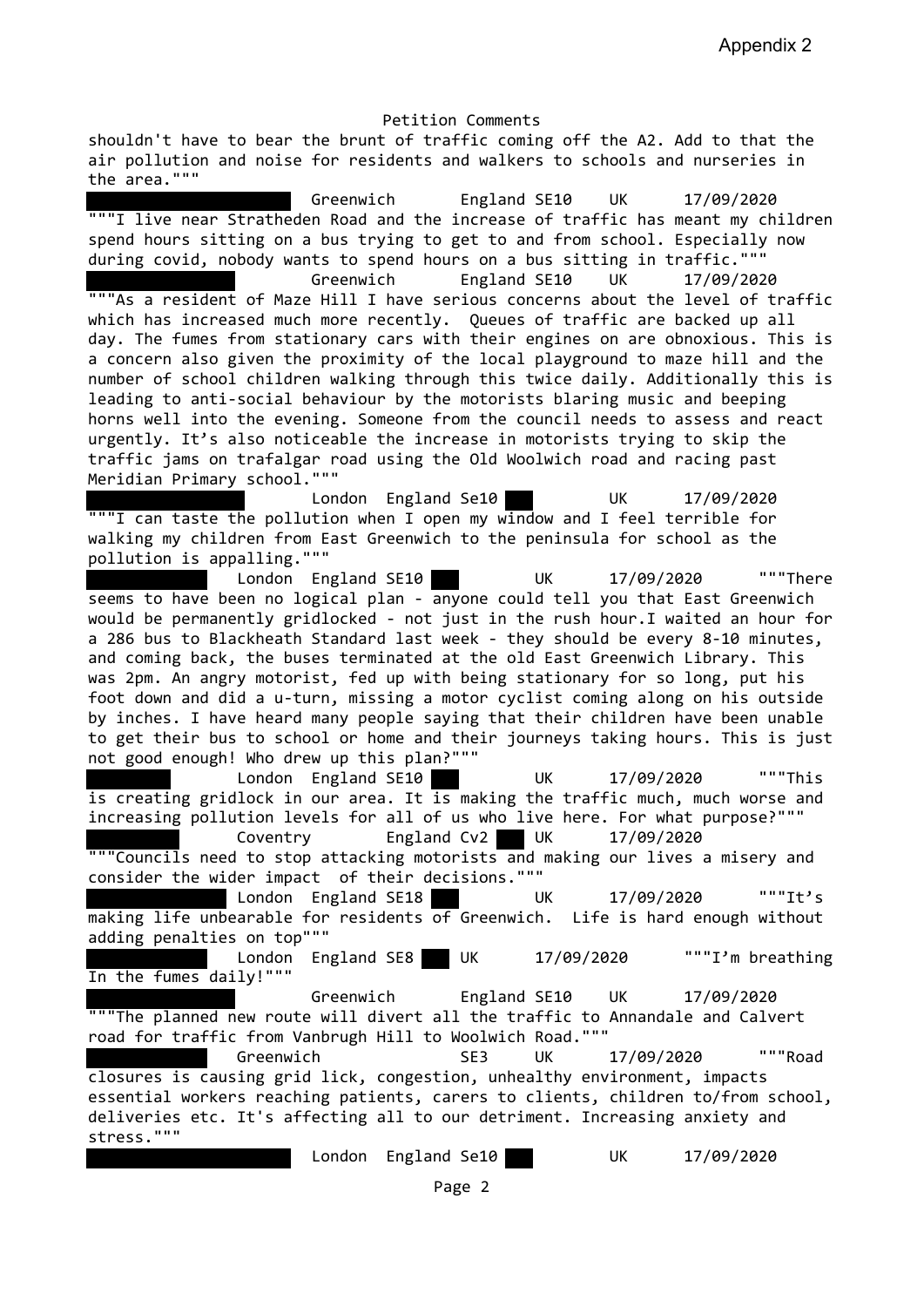"""It's intolerable""" London England SE3 UK 17/09/2020 """The closure of the capillary roads in West Greenwich is causing more pollution with longer vehicles travel times to east Greenwich and Greenwich as a whole. The instigators have not considered the geography of this area with some natural barriers to movement such as Greenwich park and the railway lines blocking the major transport routes that carry through traffic. The capillary roads should be opened up to local traffic to allow it to flow through, and to allow relief when the major routes get blocked or closed, for whatever reason.""" Greenwich England SE10 UK 17/09/2020  $" " " I though$  thought this was a ludicrous idea in the first place. We live in Hyde Vale, and we're happy to put up with rush hour traffic. Rds need to be reopened to allow free flow.""" London England Se10 UK 17/09/2020 """Will the members of council please note that the implementation of these changes has been horrendous for local residents. The pollution is very worrying and buses are becoming unusable at peak times. It is seriously degrading East Greenwich as a place to live.""" London England SE10 UK 17/09/2020 """We all want less traffic but these new schemes are only designed to funnel all the traffic down Woolwich & Trafalgar Rd and through East Greenwich. WG residents have a virtual pedestrianised part of London whilst we in EG suffer. It simply isn't fair and enough has to be enough.""" London England Se8 UK 17/09/2020 """It's pushing all the traffic around the centre! It's mayhem and it's not reducing the traffic either.""" London England SE10 UK 17/09/2020 """It is already evident that the impact of these measures are having a negative effect in many parts of East Greenwich. As a resident of Maze Hill, we have already suffered from many years of increased traffic, increased pollution and anti-social behaviour from exasperated drivers as a result of other sets of piecemeal measures in the environs. As you all know, Maze Hill is a major route for many children walking to school - particularly those walking to John Roan or Thomas Tallis, or downhill to Meridian, St Josephs, Christchurch and others. What seems utterly counterintuitive in your actions is that you've made a major walking route for children infinitely more hazardous through a dramatic increase in traffic, in pollution and in some instances, dangerous driving. You will no doubt be aware of the mounting evidence of the harm pollution has not just on children's physical health but their cognitive development as well. The result of your decisions is that you are actively penalising those children who ar""" London England SE9 UK 17/09/2020 ""The measures are a disaster for local traffic""" London England SE10 UK 17/09/2020 """Th planners need to seriously come to East Greenwich from 7:30am and experience the congestion. Ikea was considered a potential problem but this decision has had far worse an impact. There's even greater traffic now due to people not using public transport and online deliveries.""" Greenwich England Se1 UK 17/09/2020 London England se UK 17/09/2020 """I live in

Greenwich and firstly the traffic is absolutely mayhem and secondly the traffic around the A2 under pass where you come off for IKEA is an accident waiting to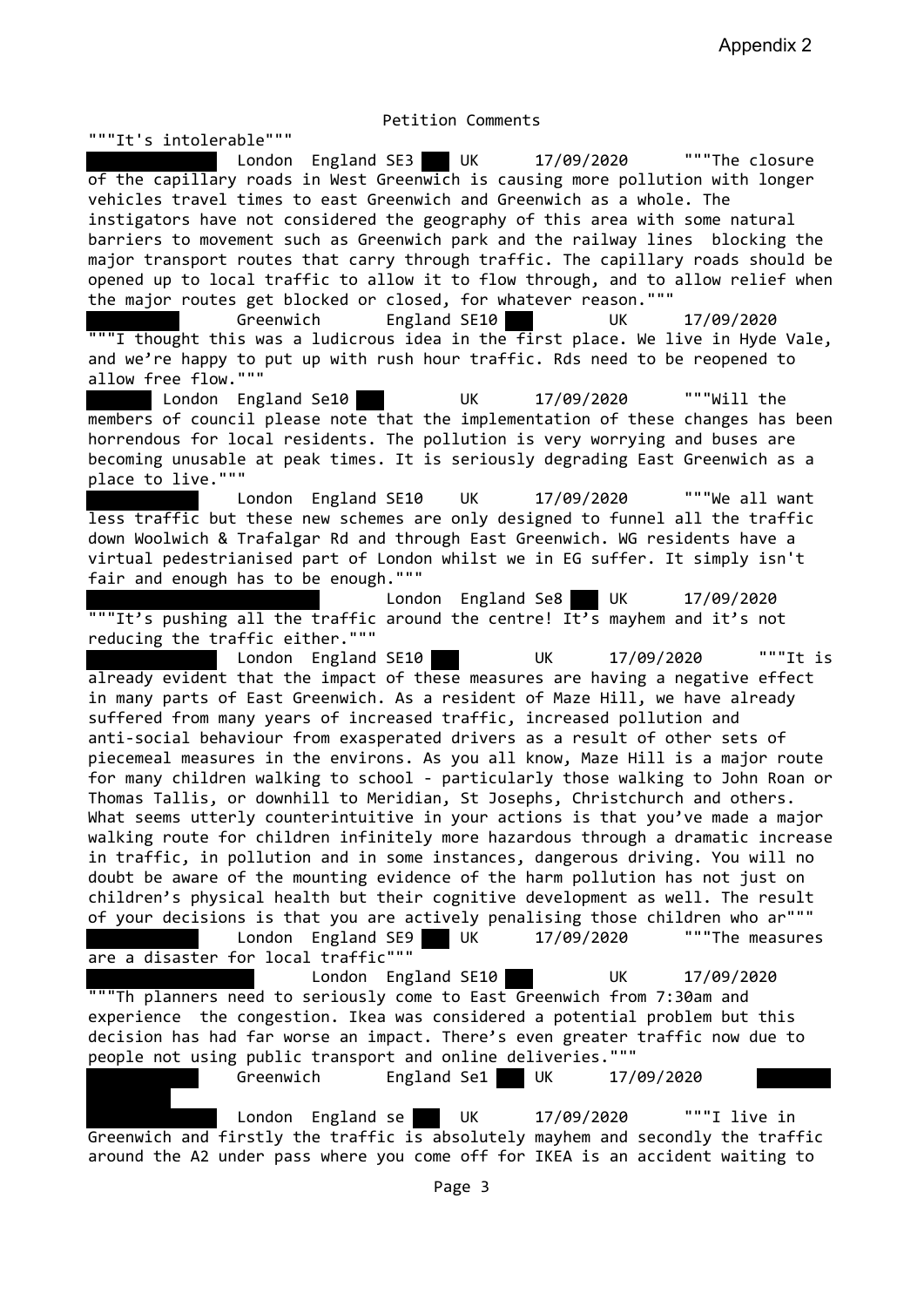Petition Comments happen. Not mention the pollution! I have to go onto the A2 daily for work and that understand pass is often gridlocked!""" London England SE3 UK 17/09/2020 """On several occasions lately I've not been able  $\overline{to}$  exit/access my street due to gridlock""" Barking England IG1 UK 17/09/2020 """I work in Woolwich Road. Staff are having trouble getting to work. Traffic is at a standstill from Victoria Road in Charlton increasing pollution. How are emergency vehicles supposed to get through when you have 3 lanes of traffic now-2 fir cars and 1 for cycles. On Wednesday I motioned a bus to pull in as I was on my way home and as he's pulling over to the stop there was a cyclist heading straight for him. Buses are overshooting the stop as they've not noticing passengers. This could have a massive negative effect on businesses in the area. You can't get a bus with any degree of certainty if you have an appointment which makes you late. The Blackwall Tunnel is bad enough if traffic is heavy. This has just doubled the problem.""" London England SE10 UK 17/09/2020 """Greenwich Council's traffic plans are ludicrous and deeply frustrating. Adding incremental road closures, removing bus lanes, getting rid of free parking areas, creating space for cycles, makes mobility in East and West almost impossible and fails to take note of the concerns and needs of different residents. Its insulting that you haven't even bothered to consult us.""" alison rogers London England SE3 UK 17/09/2020 ""This is killing Greenwich""" London England SE10 UK 17/09/2020 """Roads are broken since this work started, air quality is terrible""" London England SE10 UK 17/09/2020 """I live in this area and the traffic is horrendous. We are a pollution hotspot already, so how is this a good thing?""" London England SE10 UK 17/09/2020 """I am sighning the petition because I am a concerned resident of EG.""" Camberwell SE5 UK 17/09/2020 """My rod is completely blocked""" London England SE1 UK 17/09/2020 """Us Greenwich residents, both East & West, have learnt to live with a lot of the traffic issues around the area, and how to negotiate it, plan our shopping trips etc to avoid peak times where possible, but it is already so frustrating when things go wrong, for example when the Tunnel gets blocked up. We already live in an area which is among the worst air polluted in the country, and are not adverse to new initiatives which can improve our community spaces. However, the recent works, road closures, widened cycle lanes etc, seem poorly planned, rushed and with little consideration for residents, and the impact this will have not just on our physical health (pollution) but also our mental wellbeing (stress levels, increased journey times, feeling trapped in our own streets, the never ending sound of horns blaring, as drivers become more and more enraged at the gridlock and at each other etc etc)In the past 2 days alone, I have seen at least 5 instances where Emergency vehicles have been delayed because they are""" London England SE3 UK 17/09/2020 """No consultation with local residents who are affected. Adding more pollution to an already polluted area.""" London SE£ UK 17/09/2020 """I'm all in

favour of measures to support cycling and walking but these unintended consequences are having a massive impact on air quality"""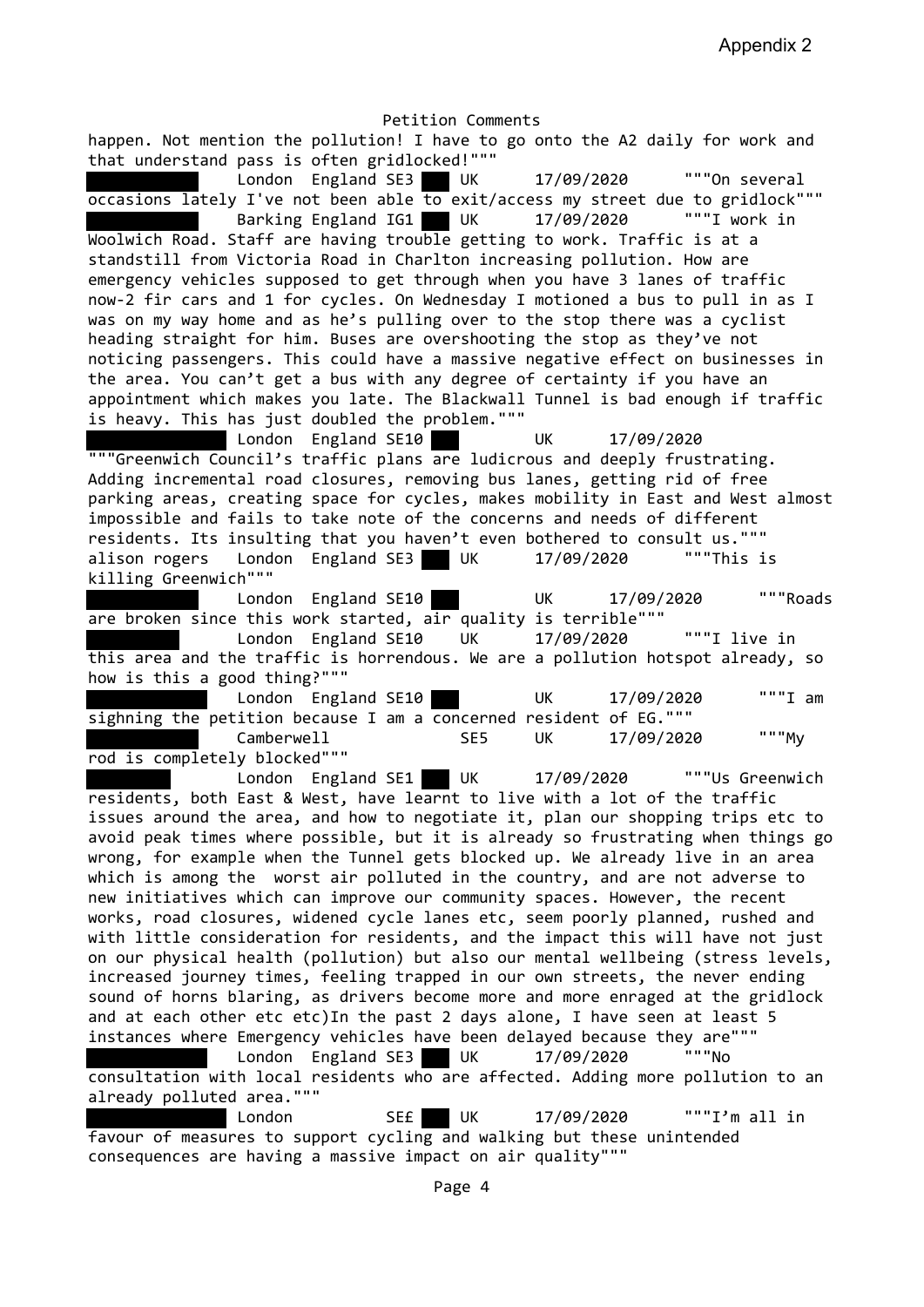Petition Comments London EC4N UK 17/09/2020 """I live in East Greenwich and walk my children to nursery and school. The traffic and excess pollution is noticeable over the past week.""" London England Se3 UK 17/09/2020 """I live amd work in Greenwich, the traffic is always far worst than in any other area in London. However now since the roads have been made smaller for bikes and roads closed due to covid the roads have become unbearable. The pollution is disgusting and you simply can't get anyway. There are far more cars on the road now, bus lanes have vanished, its appalling the way the council has done this they clearly didn't think it through. They should have put bikes down quieter roads like tunnel approach. Totally nuts""" Greenwich England SE1 UK 18/09/2020 """These road closures in are making air pollution in East Greenwich hazardous with idling cars all day, every day .""" suzanne veness london England Se10 UK 18/09/2020 """All these changes are causing major gridlock & will cause serious accidents.""" London England SE10 UK 18/09/2020 """The traffic funnelling down Trafalgar Road and Woolwich road is ridiculous and dangerous.I am aware of accidents and near near misses near Halstow school as a direct result of these works causing confusion and risk taking in drivers and motorcyclists.I commute to and from work and coming home from Central Greenwich along Trafalgar road into Woolwich road as a cyclist is now even more dangerous.I am all for the cycle lanes but do they really need to take up half an existing road?The traffic before these works was bad but now it feels even worse and that's when supposedly not everyone has returned to their normal daily commute.""" UK 18/09/2020 """The traffic in East Geeenwich just carnage. Impossible to get anywhere and terrible for pollution here.""" london England se3 UK 18/09/2020 """It is causing so many problems traffic was a problem before now these changes are causing so many mire problems""" London England SE3 UK 18/09/2020 """It has made it significantly harder to  $\overline{go}$  to the shops in Royal Hill at any time of the day, as well as having to deal with a virtual gridlock at times""" London England se3 UK 18/09/2020 """Funneling traffic and shoe horning into East Greenwich particularly bad on residential roads near and going to schools is shifting the increased health risks. It also makes a pollution sandwich between Maze Hill and the Blackwell Tunnel approach!""" Welling England DA16 UK 18/09/2020 """The people thinking up these ideas should be sacked this is costing millions a day in fuel and lost working time people are missing opponents, interviews, funerals the list goes on"""

London England SE3 UK 18/09/2020 ""Traffic in Greenwich is now just obscene, the usual arguments of stop driving then just do not hold either. We are being told to not put ourselves at risk, not to use public transport in peak times etc yet we now cannot use our cars either without facing being stuck in traffic for hours. RBG needs to wake up and actually see the effect these closures have had on the area, maybe pop out from the Woolwich Centre and come down to see what their measures have done. Its ridiculous truly Greenwich, traffic has always been terrible, made worse by the obvious back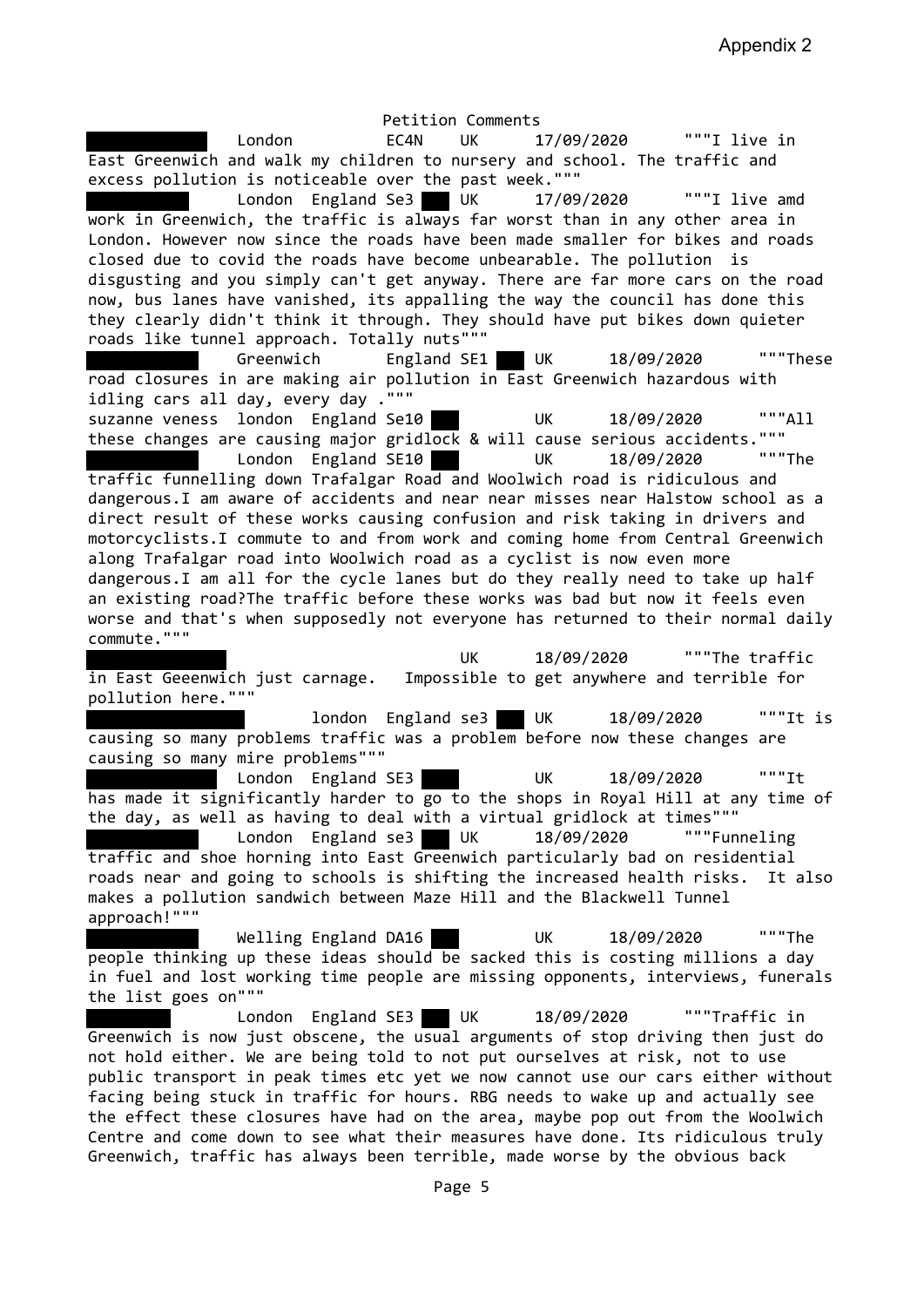hander of IKEA being built. Now traffic is forced to go through these congested routes on the guise of people should walk and cycle more and yes perhaps people should but Greenwich is still a main thoroughfare to get to other places and always will be, Blackheath has been impossible to drive through for years now and now too is Greenwich."""

 London NE2 UK 18/09/2020 """Local authorities closing roads all over London causing misery and pollution to Londoners disgraceful"""

Welling England Da1 UK 18/09/2020 """I'm a black taxi driver and I'm struggling in this traffic to even get in to try and earn a living ,it's the same in blackheath and Lee ,whoever declared war on the working class needs to take a long hard look in the mirror"""

London England SE3 UK 18/09/2020 """Journeys take much longer causing more pollution in the area. Shops on the road are going to suffer. Especially take aways.I am unable to take my 94 year old dad to his dentist as I am unable to stop outside. If I did it would hold up all the traffic. I no longer go to Waitross Greenwich to shop and have been put off going to Sainsburys due to heavy traffic. I suppose I could order online and let a diesel van deliver."""

London England SE1 UK  $18/09/2020$ have a terminally ill mother and getting to her house out of the borough is now a nightmare, also Annandale Road is more of a rat run than it was prior to the closures."""

 Greenwich England SE10 UK 18/09/2020 """Damming up the river doesn't stop the water - the whole approach to traffic management across East and West Greenwich is not fit for purpose. Radical review and community engagement is urgently needed"""

London England E UK 18/09/2020 ""The new measures have led to a disastrous situation with bumper to bumper gridlock along east Greenwich and Woolwich road. This urgently needs addressing of the current impact and rattracting until a practical plan is put in place. At present one side of Greenwich is pedestrianised whilst the other is a car and toxic fume pile"""

 London England SE7 UK 18/09/2020 """Decisions like this need to consider and assess both direct & indirect impacts, and the welfare of the borough as a whole. I don't understand how this fits with RBG's Climate Emergency declaration?"""

Greenwich England Se UK 18/09/2020 """It's utter stupidity. Moves the pollution away from the affluent"""

 London England SE10 UK 18/09/2020  $\overline{ }$  ""I live in EG and noticing heavier traffic  $\overline{ \textsf{which}}$  results in air polution""" Greenwich England SE10 UK

18/09/2020 """Planned closures of Christchurch Way, no right turn to Vanbrugh Hill, no entry to A2 from Angerstein slip road, as well as consequences of introducing 'streetspace' opposite to Iceland and Coop, and around Greenwich Market also need to be addressed."""

London England SE10 UK 18/09/2020 """I live off Trafalgar Rd & have a nurse visit 6 says a week for important treatment. Their journey is becoming so long that they are severley delayed to other patients by up to 2 hours. They sit in pollution waiting to go forward. Emergency services are unable to get through due to the single file traffic on Trafalgar Rd. The traffic plan is clearly not working & causing even higher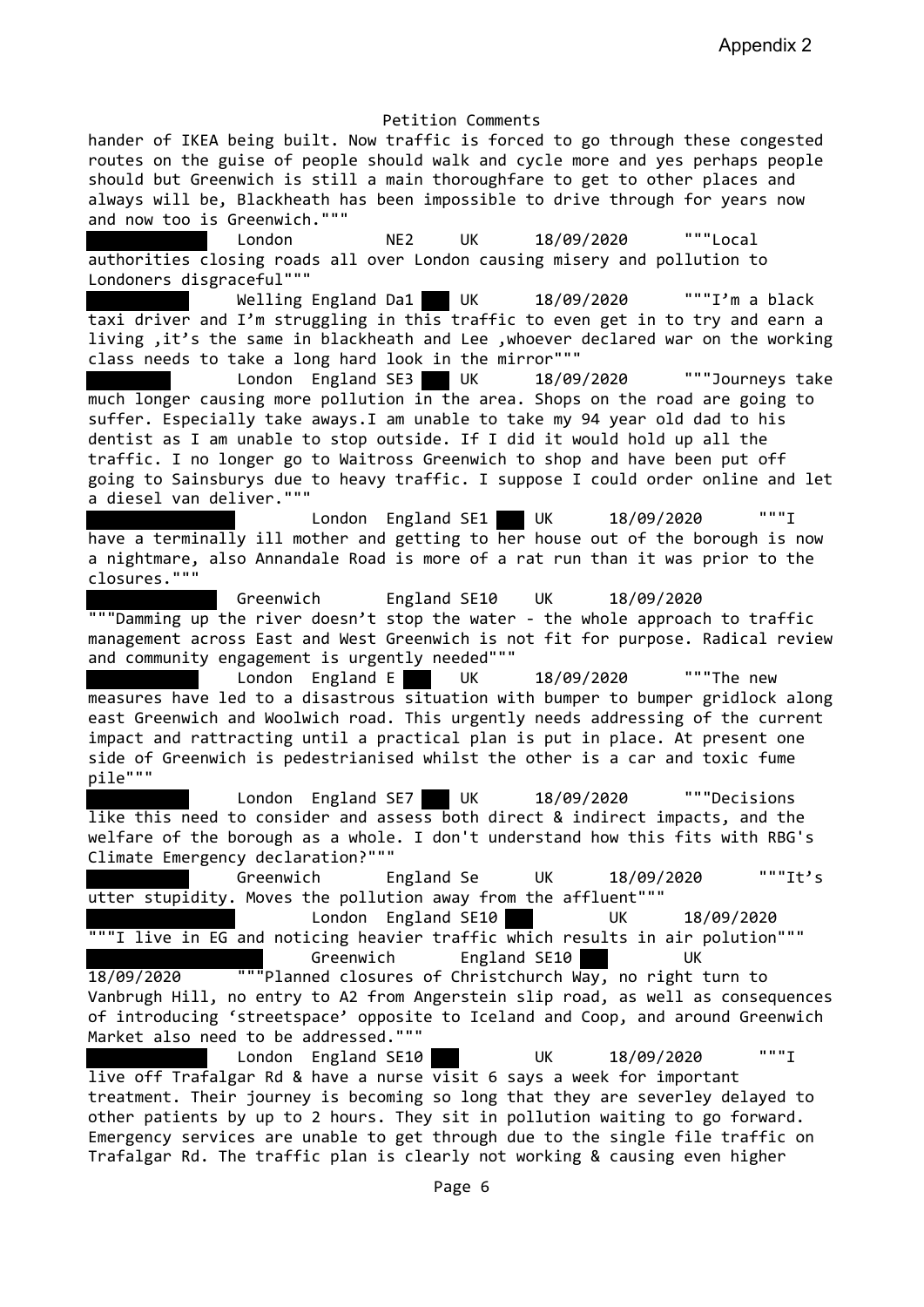levels of pollution,is that justifiable? My suggestion, re introduce the bus lanes for smooth public transport, let emergency & essential services use the bus lanes too like drs & nurses on call. Easy to do, the car reg is registered so traffic cameras know these are permitted vehicles.Please re instate ALL bus stops. To half bus stops increases people gathering together & puts everyone more at risk of corona virus. Please consider the less able bodied who use buses & find walking further too much. To close the Tyler St bus stop is wrong, the walk is far too far to the old swimming baths. The Tyler St bus stop is safe as outside we"""

London England SE10 UK 18/09/2020 """I can't understand how this decision was made, no local person would think that making Trafalgar Road essentially a single lane in each direction a good idea. Nowhere for cars to move to if there's a emergency vehicle.Living in Christchurch Way is miserable with no option but to sit in traffic, getting from Blackwall Lane to Christchurch Way should not take 15 minutes. Nothing more frustrating than being able to see your home but not can't get to it and with the addition of parking restrictions means your not able to park car and walk to your house until traffic has eased is additionally frustrating. Greenwich is rapidly becoming an undesirable place to work, live and visit. This is going to be a costly mistake in the long term. It's really not been well thought out at all."""

 Greenwich England SE10 UK 18/09/2020 """Trial needs ending with immediate effect - it is causing traffic chaos in The Borough. Most notable is the knock on effect to East Greenwich with Trafalgar Road., Maze Hill and adjoining roads logjammed and virtually at a standstill, all this extra traffic on trafalgar road and Blackheath hill the two main arterial roads through the area is affecting the whole of Greenwich and Blackheath by causing extra long journey times to get anywhere, idling traffic, fumes, pollution, this is unfair on residents and is making walking cycling even more unpleasant and dangerous ( which is what it was supposedly aimed to encourage), it also disadvantages those who rely on their cars such as disabled, elderly, carers, local tradespeople, and all introduced with no consultation whatsoever to those most adversely affected. Stop the madness now!"""

 UK 18/09/2020 """This is an appalling increase in pollution in an area which used to be a peaceful oasis.""" London England SE16 UK 18/09/2020 """I would like to know how the response times of emergency services have been affected by traphalgar road being made into a cycle superhighway. Anyone living Riverside of traphalgar road will now have an added response time for all emergency services.The removal of the bus lane makes it impossible for response vehicles to move through traffic. Completely unacceptable and a danger to all."""

 London UK 18/09/2020 """As a resident I have a serious concern with the significant increase in traffic on Vanbrugh Hill, Maze Hill and surrounding area. Every morning there is a long standing traffic in front of our house which we had not seen before. Closing some roads do not change the amount of traffic in the area. Please consider the health and safety of the residents and the local children of East Greenwich."""

 Edinburgh Scotland EH3 UK 18/09/2020 """Emergency vehicles have no way to pass through traffic now, threatening lives in emergencies."""

London England SE3 UK 18/09/2020 """Totally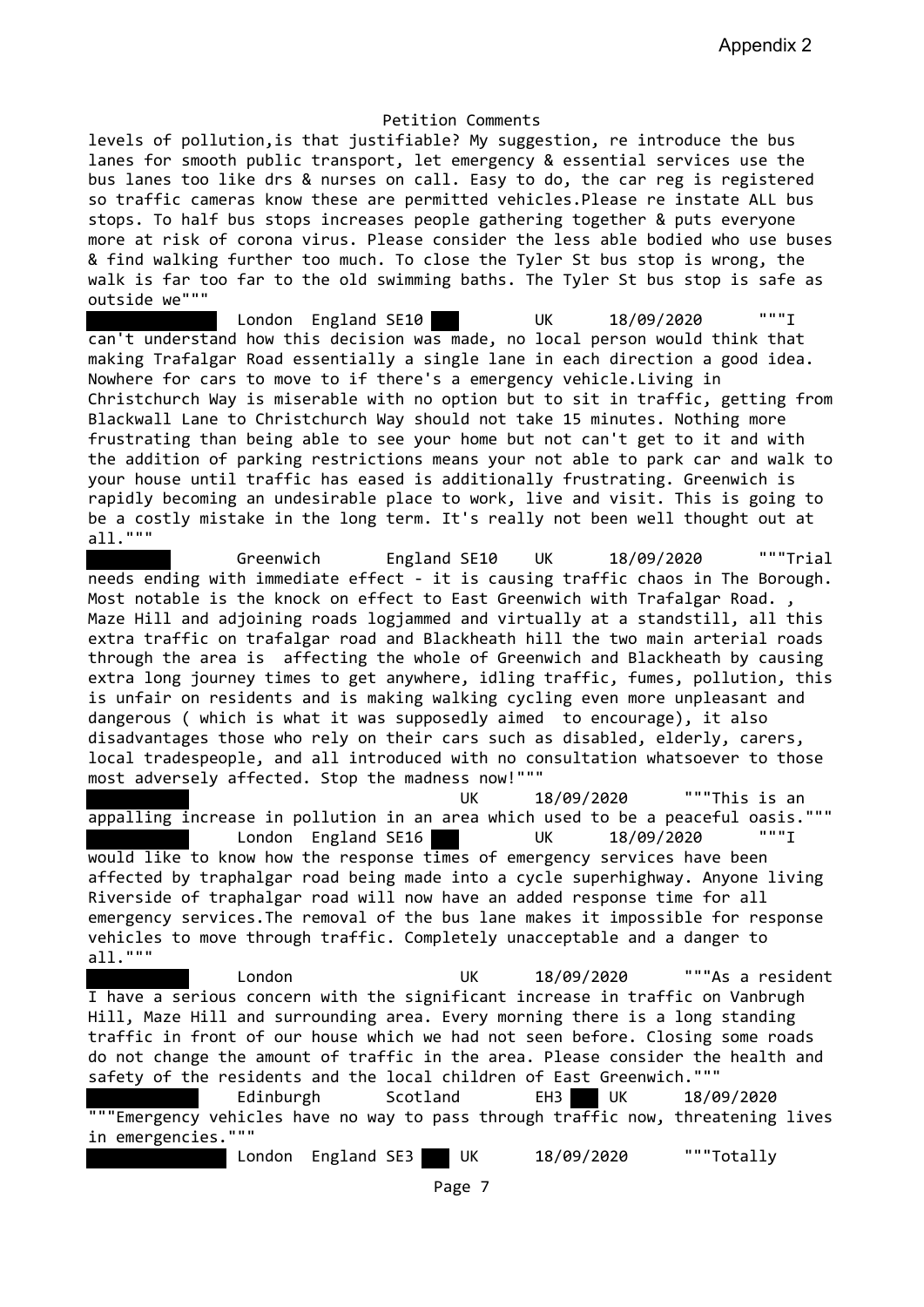misguided decisions causing more pollution and driver frustration.""" London England SE10 UK 18/09/2020 """The recent changes to roads under the LTN scheme has caused chaos for residents in East Greenwich. The traffic is at a standstill throughout the day leading to more pollution. The additional changes proposed to Trafalgar Road with the removal of a bus lane to make way for a cycle lane mean that those of us using public transport now have to wait longer for buses whilst breathing in toxic air and journey times are more than doubling.Roads are there for people to use, blocking traffic down 'residential roads' doesn't help reduce traffic or pollution in the area, it just moves it to the already congested main roads."""<br>Indon Forland Se10  $London$  England Se10  $UK$   $18/09/2020$ resident of East Greenwich, the extra pollution levels have been really noticeable. Also, irate drivers have meant it is more dangerous for pedestrians and cyclists. I know one school girl who was knocked off her bike and cars doing three point turns on Maze Hill have caused damage to parked vehicles. Pollution levels for children walking to local schools intolerable. This whole scheme needs to be rethought.""" London England SE3 UK 18/09/2020 """The increase in traffic in surrounding areas was foreseeable when the WG changes were announced and should have been considered.""" Marie Mesnier London England Se10 8ty UK 18/09/2020 """I am signing because this traffic is being insane and the city council isn't doing anything""" London England SE9 UK 18/09/2020 """Because we are being treated like cattle being herded and it is causing and stirring an uprising. Something is going to break""" sharon cheshire London England SE12 0LF UK 18/09/2020 """like all the usual hairbrained schemes it just adds chaos and never worksIt's wrong""" London England SE3 UK 18/09/2020 """I support this petition. The current strategy traffic management needs to be completely reviewed. It is not working.""" Greenwich England SE10 UK 18/09/2020 """Because this traffic is becoming ridiculous due to sadik Khan putting cycle lanes and road closures in place during this pandemic 郎""" Islington England N7 UK 18/09/2020 """It's absolute madness more pollution caused by traffic at standstill what is khan trying to do the man is power crazy the sooner he is voted out the better it will be for our great city""" London EC4N UK 18/09/2020 """Traffic became terrible""" maureen byrne london England Se12 UK 18/09/2020 """The traffic is now ridiculous! Forcing cars onto main roads, causing more pollution. Road rage will go through the roof! Why are councils making it harder for people to get around. Stop this, now.""" Essex England RM1 UK 18/09/2020 """This just makes no sense but lots f chaos""" Welling England Da1 UK 18/09/2020 """It's causing unbelievably hardship to small businesses. We are all not able to work by walking or riding bicycles""" Greenwich SE3 UK 18/09/2020 """This has seriously worsened the traffic in our area! It's much, much worse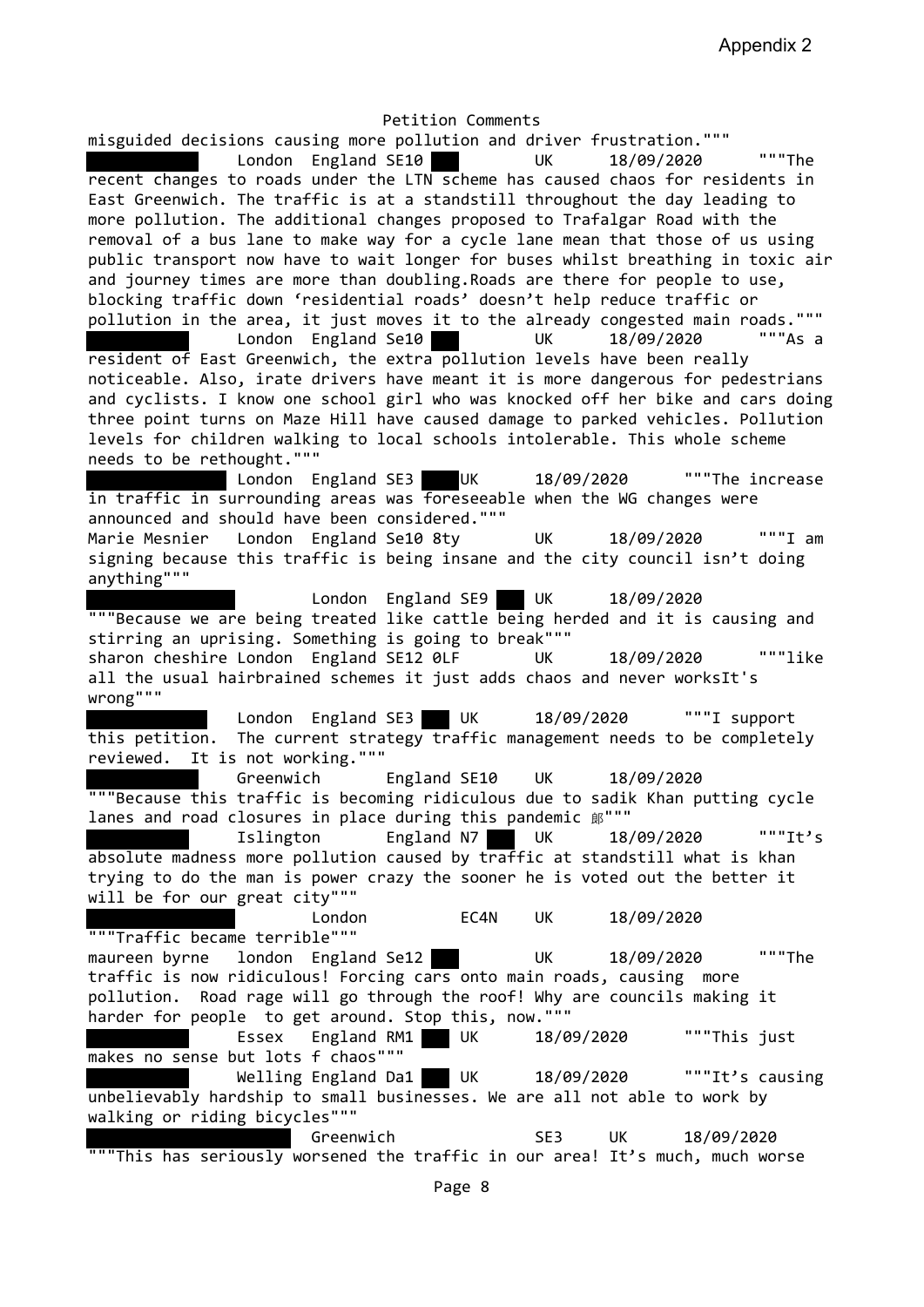Petition Comments now in East Greenwich and the Westcombe Park area - it seems one problem was just switched for another? But the result has caused overall more problems in the entire area of Greenwich and Blackheath.""" Bearsted England Me14 UK 18/09/2020 """Tfl and the councils have gone mad""" London England N14 UK 18/09/2020 """Of increased traffic and pollution caused by schemes where no consultation has taken place with the people who it affects and who ultimately pay for it. Stop treating people like children, telling them what's good for them. They are grown ups who know what's good for them.""" London England Se UK 18/09/2020 ""The level of traffic has increased massively, pollution levels must have raised. I have 2 children and I am worried about their health""" New Malden England KT3 UK 18/09/2020 """Councils in London are causing chaos and using Coronavirus as an excuse!""" Greenwich England SE10 UK 18/09/2020 """The traffic and pollution levels are unbearable on Maze Hill - why is this the only hill in Greenwich open to traffic ?""" London England SE10 UK 18/09/2020 """East Greenwich has actual people living here. We cannot live like this, with pollution levels rocketing and dangerous driving and gridlocked traffic on the streets. Maze Hill is now one of only 4 hills open. It is disgusting to make us shoulder all the fumes and chaos. the residents are unable to use their cars due to the sheer volume of through traffic. We need a solution for the through traffic that is fair FOR ALL RESIDENTS not just those in west Greenwich.""" Sydney 33e UK 18/09/2020 """Air pollution has sky rocketed in Greenwich because of the traffic it's ridiculous""" London UK 18/09/2020 """Because we deserve better and we have a voice!!!""" Dartford DA2 UK 18/09/2020 """I have to drive my son to appointments at Guys and St Thomas' and the increase in traffic on the main routes have doubled our journey time. My son is disabled, therefore public transport is not an option. The increase in slow moving traffic must have caused a surge in pollution levels on the main routes. I'm also concerned about emergency vehicles being caught up in the congestion.""" London England Se UK 18/09/2020 """I live in the area and it's absolutely manic to drive in.""" London England SE7 UK 18/09/2020 ""The impact of this trial has massively back fired and put traffic in surrounding areas at full capacity or most of the day.""" Southwark England SE17 UK 18/09/2020 """The whole of Greenwich is gridlocked, outrageous they should force such badly thought out schemes ...we have cars and need to use them""" Greenwich SE8 UK 18/09/2020 """We are all suffering. No traffic in WG, but we are all prisoners instead, can't get anywhere. And nobody wanted it!""" London England SE15 UK 18/09/2020 """Absolutely, hot catastrophic, people in high places has lost their senses of proportion.""" Bexley England DA5 UK 18/09/2020 """It's just plain stupid""" Greenwich England SE10 8QF UK

Page 9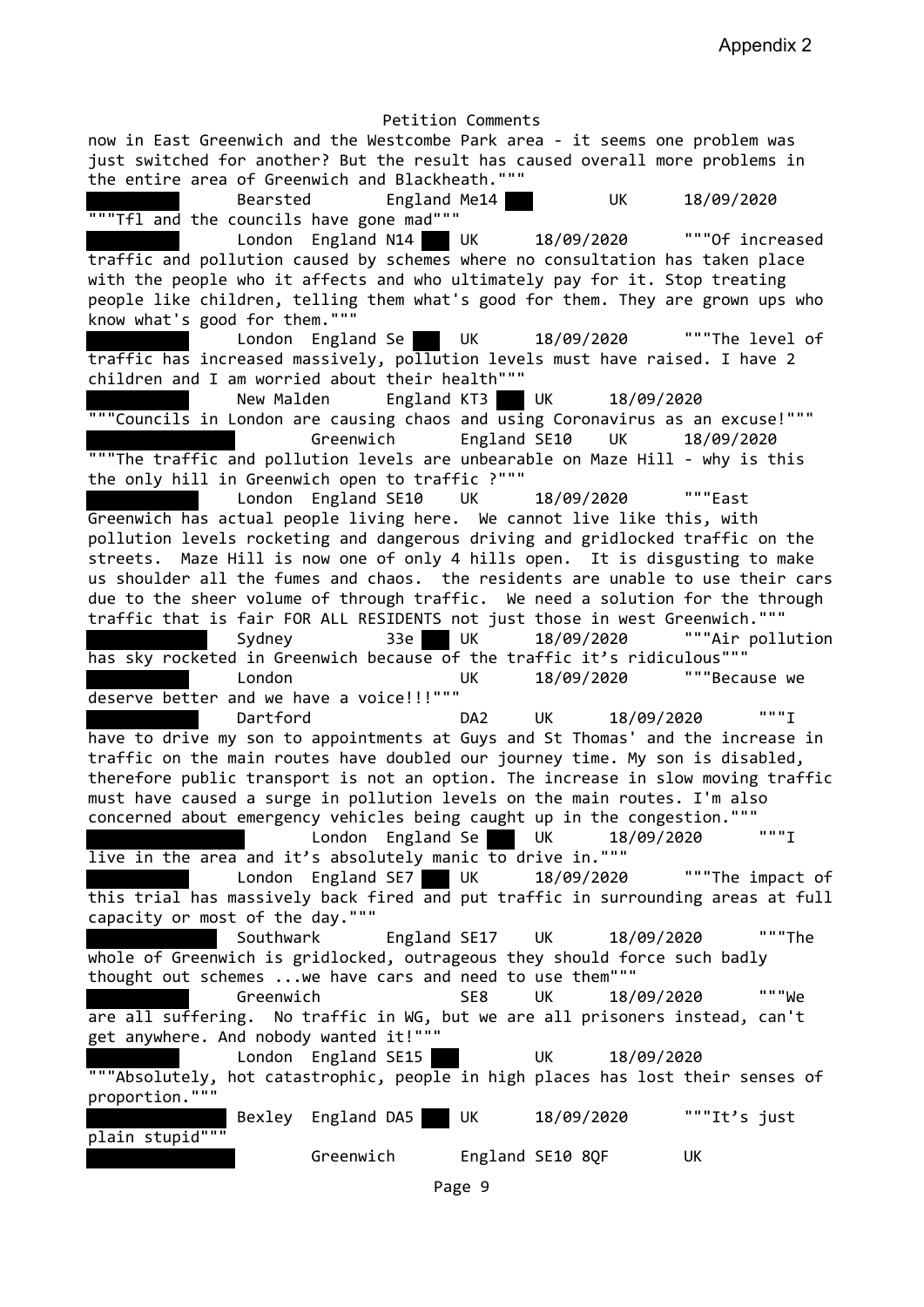Petition Comments 18/09/2020 """The scheme favours very few, and has caused gridlock and pollution you can taste on the A2 and Trafalgar Road. Cycling has become more dangerous and unpleasant, driving next to impossible.""" London England SE10 UK 18/09/2020 """I don't drive or cycle; I'm a public transport user. The changes are affecting the local bus routes so badly, it's taking a ridiculous amount of time to travel in Greenwich. I wish I had a car because I'd rather spend an hour safely in my car than inhaling a potentially deadly virus on the bus. Greenwich council should put funding into making buses Covid-safe (retrofitting to increase airflow, hand sanitizer at doors, etc). That's the only way people are going to stop driving. Cycling is simply not an option for many journeys.""" London England SE22 UK 18/09/2020 """You seem to be blind to the awful chaos, increased pollution, increased danger to pedestrians and cyclists and anyone who is living, travelling or working on a road that you haven't blocked off. What on earth have you done - what were you thinking?""" London England Se10 UK 18/09/2020 """Absolute jokers it's gridlock all day now""" Wishaw ML2 UK 18/09/2020 """Traffic is horrendous and I struggle to get to work and take the kids to school. Help!""" London England Se UK 18/09/2020 ""These rd closures are ridiculous and dangerous. The pollution will have a dire impact on us all""" Blackheath England se UK 18/09/2020 """Total madness""" Erith England da8 UK 18/09/2020 """It would bring a part of London that is already gridlock to a complete standstill""" London England Se10 UK 18/09/2020 """Greenwich is already at a standstill and these ridiculous cycle lanes have made it worse and there was no consultation either. Wonder which idiot was behind this, no doubt a cyclist""" UK 18/09/2020 """It's a total nightmare on the roads in and around Greenwich lately please stop experimenting with these cycle lane closures etc and all these speed humps width restrictions etc your making it a horrible experience driving for everyone""" London England NW3 UK 18/09/2020 """I have a hairdressers on Greenwich South Street & now due to all the road closures from Blackheath to Greenwich Town Centre our side street on Lindsell Street is chaotic! I counted 60 cars in a minute using this small side street! YOU ARE CRIPPLING OUR BUSINESS & WITH CORONA VIRUS & not working for 4 months I ask u...... WTF are u doing????? DISGUSTING!""" London England SE3 UK 18/09/2020 """Royal Greenwich must reverse its decision in closing-off the A2 junction with Hyde Vale SE10 as this measure is causing mass build-up along the lower roads in East Greenwich, namely along the Woolwich Rd., the Trafalgar Road and Romney Rd., and Maze Hill. These roads have always been congested but never to this extent. It's an intolerable situation. I've lived in these areas all my life but I have never experienced such extensive and lengthy congestion's since Royal Greenwich's decision to close this junction.""" Greenwich SE8 UK 18/09/2020

Plumstead England SE18 UK 18/09/2020 """It is

Page 10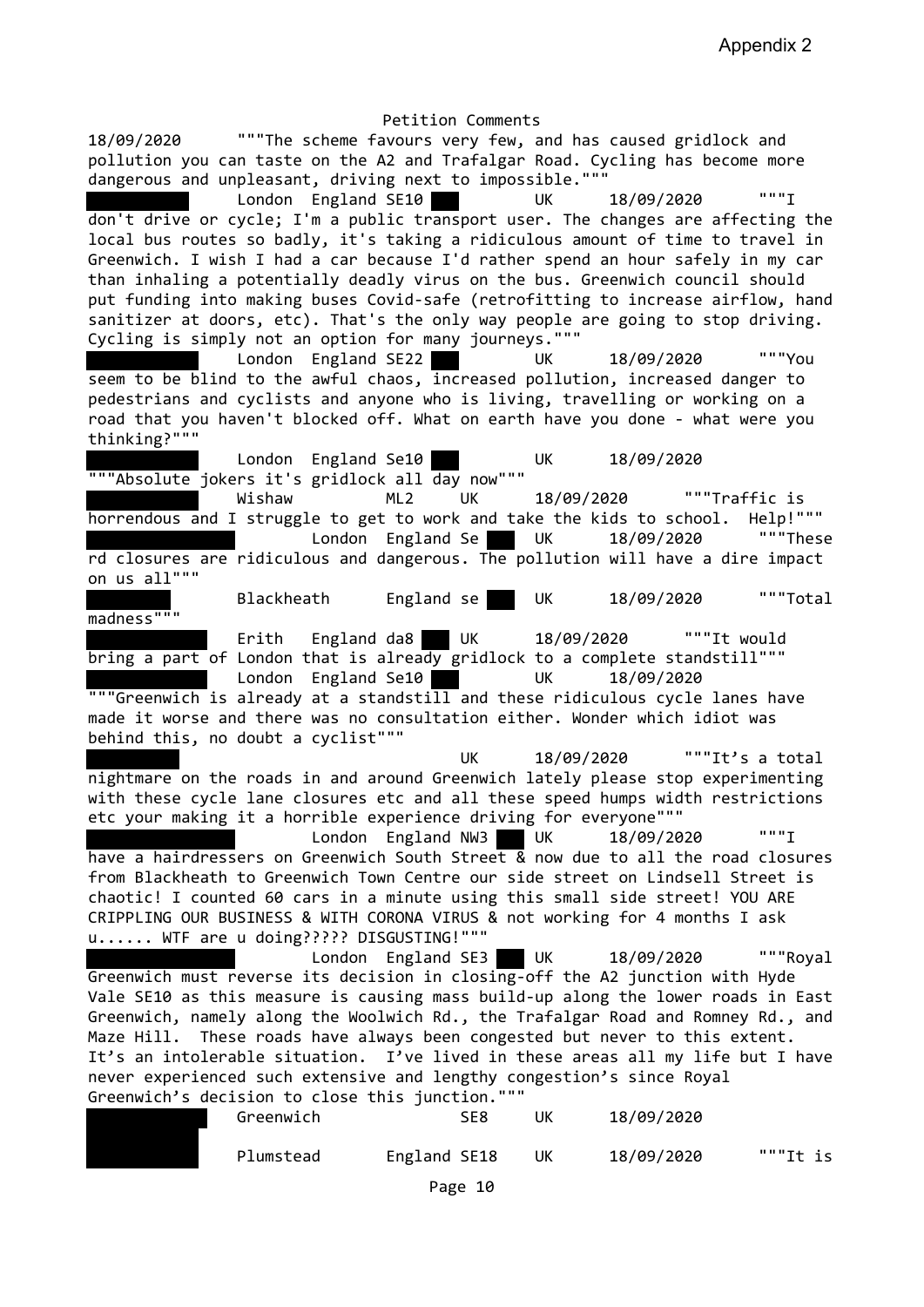Appendix 2

Petition Comments taking one and half hours to get home from Deptford every night after a very long day I am a key worker""" "Worcester Park," England KT4 A UK 18/09/2020 """It's becoming impossible to move around locally.""" London England Nw UK 18/09/2020 """My kids walk to nursery each morning. We have to cross Vanbrugh Hill and Maze Hill. We now weave our way through standing traffic each morning and I can taste the exhaust fumes. It didn't used to be this way! A year is far too long to run this experiment - the results are apparent now and it's damaging the health of the next generation. Please, please, please can the council reassess and take a more holistic view of traffic management on both sides of the park?""" London England N13 UK 18/09/2020 """The schemes against cars are ruining lives, livelihood and buisnesses. This will not end well. Peoples votes will change if there isnt a revolt against them first""" LONDON England SE3 UK 18/09/2020 """I am signing in a personal capacity and as Leader of the Official Monster Raving Loony Party (Greenwich Branch).Greenwich Loonys have opposed the road closures and width restrictions from the outset, as they merely shift traffic, not reduce it, thus increasing pollution and congestion.It is not unnoticed that the road closures have been implemented in streets with middle class people in the higher income bracket and that those now suffering increased pollution and congestion are in the poorer parts of the borough.The Council's road policy is clearly class based.""" Sunderland SR1 UK 18/09/2020 Greenwich England SE10 UK 18/09/2020 """The traffic on Trafalgar road, east Greenwich has intensified since the trial causing an almost constant traffic jam and Increasing pollution.""" London SE3 UK 18/09/2020 """This has not been well thought out. at best it's just shifting The problem elsewhere at worst it making matters considerably worse how can you put blockades up and still have gridlock in Greenwich centres one way system it's pure madness.""" London England Se UK 18/09/2020 """You cannot put the cart before the horse. Sitting in traffic for Two hours is no joke after a long day at work. There is no infrastructure in place. Transport, walking and cycling is not always an option for many people, is it? Why were the people not consulted? This is total nonsense please stop it!""" UK 18/09/2020 """This impacts every one not just Greenwich. Even Bexley are the traffic to get to London or to datford is getting worst small business and local people. The pollution doesn't just stay I. Greenwich it travels to different areas in air""" London England E14 UK 18/09/2020 """I live here, have young children and these measures intended to reduce pollution is increasing it""" Ondon England Se UK 19/09/2020 """It is the most ridiculous scheme that's ever been invented, and any councillor with a brain cell can see it""" Bromley England BR UK 19/09/2020 """It's  $ridiculous$ , another Waste of money by Sadiq Khan $\mathbb{D}$ """ Chattenden England ME3 UK 19/09/2020 """The council need to review their changes! Consider the local families and their lives!"""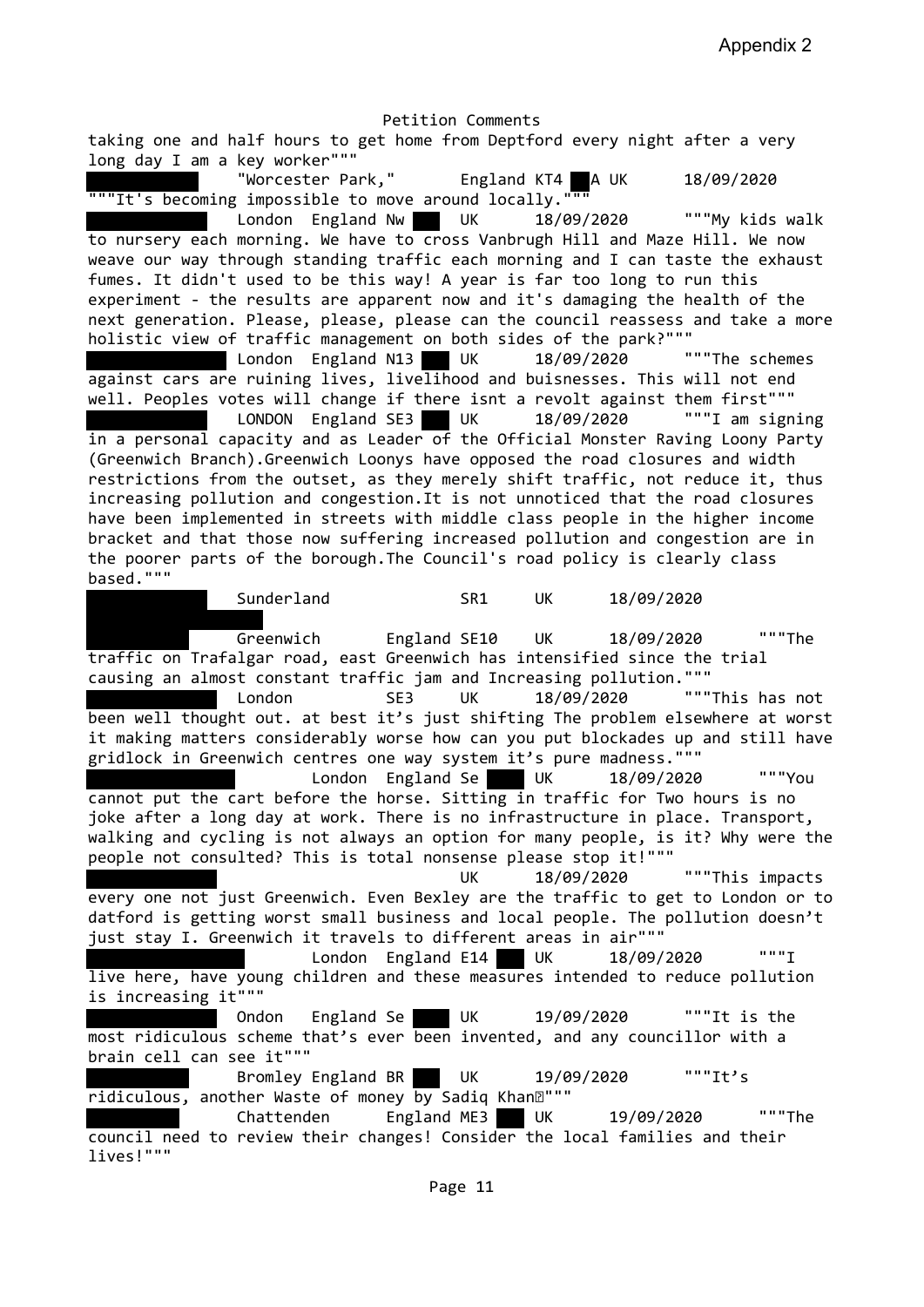Petition Comments Tottenham England N17 UK 19/09/2020 """Seems like an idea thought up by someone who does not have to drive through these roads. Very impractical and in continence.""" London England SE13 UK 19/09/2020 """The traffic outside my door never ever stops nose to tail I have asthma and it is affecting me .Blackheath hill is at the end of my road and it making me ill.It one of the most stupid things the council has done, for Gods give us a break.""" London EC4N UK 19/09/2020 """Trying to fix a problem that didn't exist and made life and pollution levels worse for all of us.""" london England sw3 UK 19/09/2020 """its all over london not helping a soul and trapping many in there homes cutting them off from family and friends who will now get a £75 fine for popping in to check on them see wbrassociation.org.uk we are all in the same crazy boat some one will die before they change any thing i think people should be sacked its a total disgrace the people where not consulted""" UK 19/09/2020 London England se8 UK 19/09/2020 """My grandchildren go to school from Deptford to east Greenwich it now takes an hour to do this journey""" London EC4N UK 19/09/2020 """No consideration seems to have been had for residence or East Greenwich. And experimentation during a pandemic seems to be ill thought out. The Borough would be better to bring in low emission rules rather then whatever is going on here.""" Dublin Ireland 19/09/2020 """Traffic is gridlocked down Maze Hill in the mornings. Traffic is static increasing the pollution levels - hazardous for residents & children going to school, John Roan School is at the top of the hill and on Westcombe Pk road. Noise levels have increased. Maze Hill is now a main arterial route being asked to sustain too high a level of traffic. It's not safe for cyclists or pedestrians. It is not meeting the aims of the StreetSpace scheme. It's taking on too much traffic from the closures on the west side Hills & Vales Scheme. Current changes need to stop, be reviewed & look at a new solution. This one is not working! We had an articulated lorry go down yesterday. Emergency services often struggle to get through. The council needs to listen & engage, we do not need to wait 6 months!""" Greenwich England SE10 UK 19/09/2020 """I live in Eg and the traffic is so bad now . Your making my rd whitworth st the only way in to christchurch way its not on we can't even park in our own st now , its going to be murder""" London EC4N UK 19/09/2020 """London is full of traffic and road closures.  $\mathbb{E}$ """ Greenwich England SE7 UK 19/09/2020 """Emergency services are struggling to attend ALL incidents when every second counts!""" London England SE3 UK 19/09/2020 ""Too much traffic""" London England se10 UK 19/09/2020 """I'm signing because I am one of many many disabled people of Greenwich that cannot ride a bike or travel on London transport, whos life has become unbearable with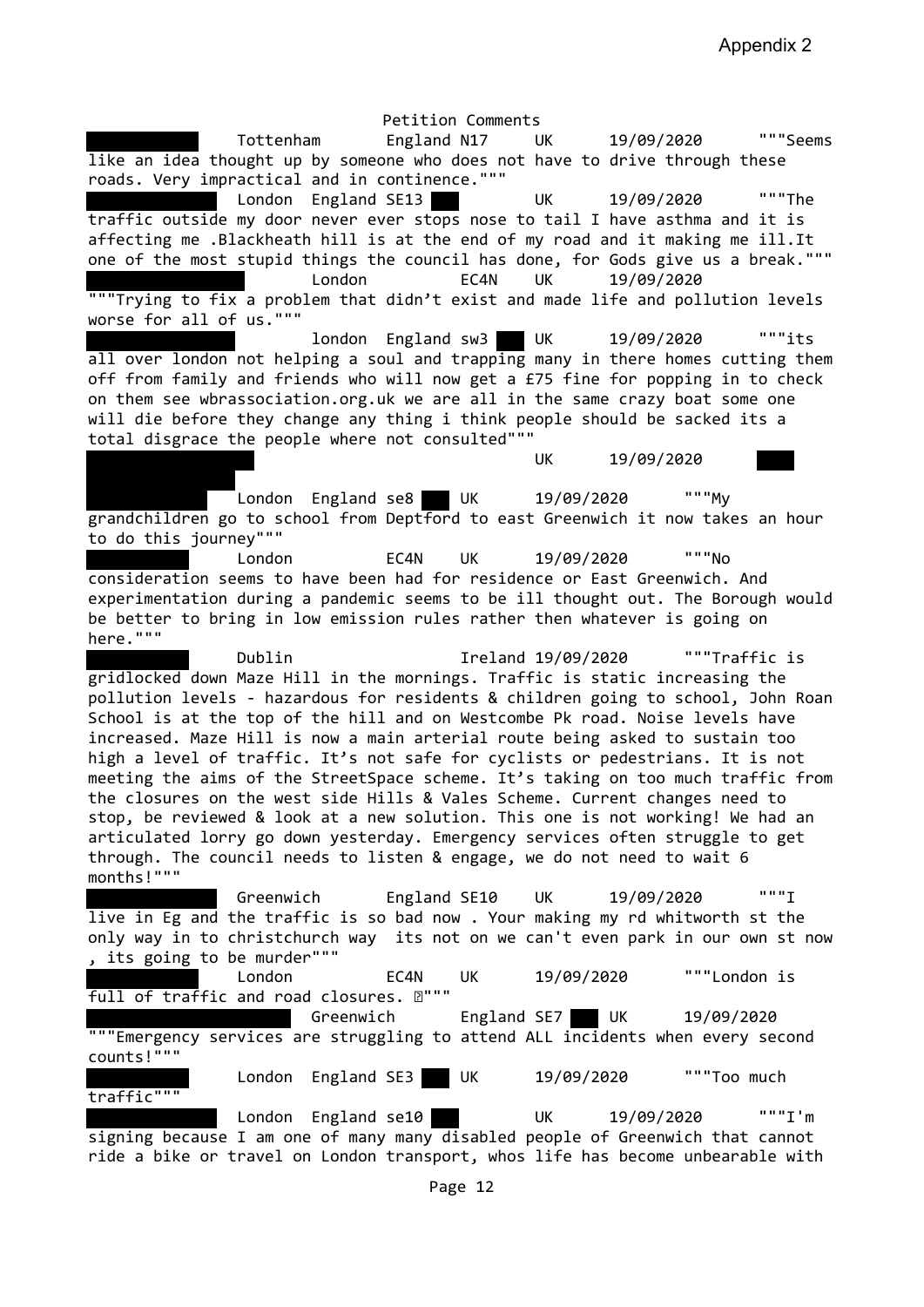Petition Comments the Lunacy of these road closures are creating! It has to stop now! Before the people rebel!!""" UK 19/09/2020 """its impossible to travel anywhere by car or bus, and when you walk the traffic fumes are awful.""" London England Se2 UK 19/09/2020 """It's created a gridlock situation""" London England SE13 UK 19/09/2020 """Fed up with the chaos and misery Councils are causing.""" London England SE3 UK 19/09/2020 ""This trial is causing huge problems to everyone living in East and West Greenwich with exceptional pollution levels damaging the healthlevels of those who live and work here or walk or cycle through the area. The whole area is in gridlock,not only at peak times and the environmental features are being destroyed too. This is a badly thought out trial which has failed and should be stopped NOW.""" Bexleyheath England Da6 UK 19/09/2020 """It's effecting the traffic in bexleyheath""" West Malling England ME19 UK 19/09/2020 """The traffic being caused by these closures is horrific, not to mention the lives being put at risk by emergency services not being able to travel via the quickest and most direct routes!""" London England SE9 UK 19/09/2020 """Enough is Enough!""" London England Se16 UK 19/09/2020 """Residents on Hawthorne Crescent now have to drive an extra mile to get to their house as there is no right turn from Trafalgar Rd and the other side streets will be blocked off with bollards. It now takes three times longer to take son to school.""" Croydon CR0 UK 19/09/2020 """Traffic is atrocious causing more pollution to the area""" UK 19/09/2020 """All emergency vehicles will get stuck""" London England se UK 19/09/2020 ""The traffic measures have made everything worse" London England SE UK 19/09/2020 """I work in Greenwich and can't do my job without a car. The road closures have only benefited a few snobs in detriment of the majority""" London England Se6 UK 20/09/2020 """Disgraceful. Get this stopped""" Greenwich England SE10 UK 20/09/2020 """The traffic is becoming a joke and very dangerous.""" London England SE3 UK 20/09/2020 """I've driven through Greenwich on numerous occasions and the traffic is an absolute disaster. The measures have had the reverse effect""" Greenwich England SE1 UK 20/09/2020 """My worry is about how emergency services can get through!!!!""" London England se9 UK 20/09/2020 ""What a huge mess a complete shambles what have TFL done to our beautiful Greenwich . Is it their plan to choke the resident unfortunate enough to not live in the closed roads . A class divide For sure""" London England se10 UK 20/09/2020 """Traffic is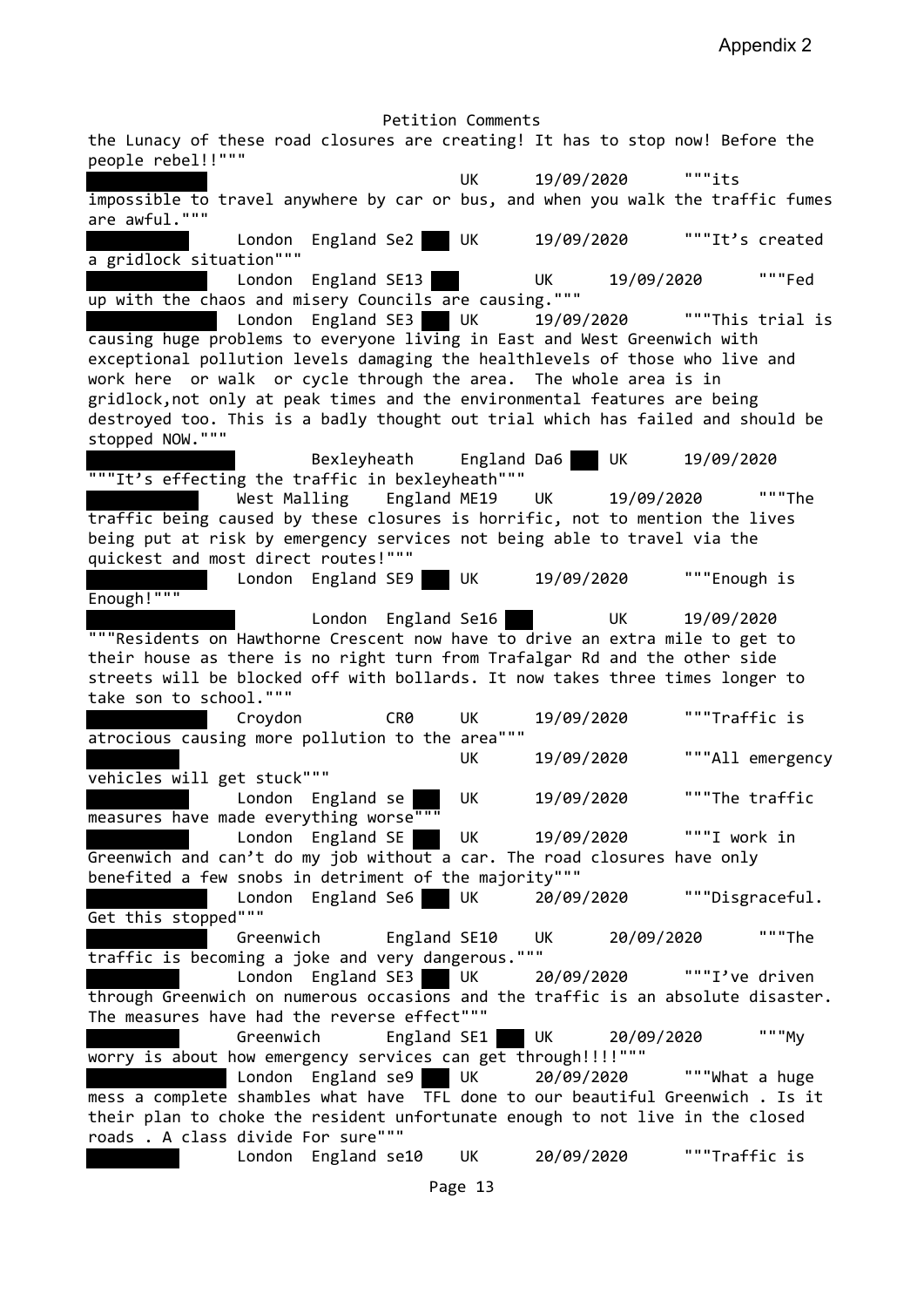Appendix 2

Petition Comments terrible, more pollution and the roads are more unsafe for kids and cyclists who don't even use the dedicated cycle lanes""" Welling England Da1 UK 20/09/2020 ""These road closures and closed bus lanes are causing chaos in the area and more pollution.""" Woolwich England SE18 UK 20/09/2020 """Work in east Greenwich I have to drive it's getting hellish""" London Se9 UK 20/09/2020 """Absolutely shocking!!! Sadiq Khan obviously don't live in the area or did his homework on this situation  $\mathbb{R}$ """ Glasgow Scotland G12 UK 20/09/2020 """I do not drive but I support this petition whole-heartedly.""" London England da UK 20/09/2020 """I work within Greenwich borough, the current road blockages have made trying to work as jobbing tradesman a nightmare""" Greenwich England Se UK 21/09/2020 """You're shifting the pollution.""" London England SE10 UK 21/09/2020 """There is noticeable increase of pollution in my neighbourhood. To the extent that I can not open my windows any more.""" London England SE10 UK 21/09/2020 """These measures simply displace traffic rather than address underlying issues. There appears to be a rolling plan of road closures heading east (no consultation) which again forces more traffic onto overloaded, congested and polluted roads.""" London England SE3 UK 21/09/2020 """I am signing this petition because I fully agree with all the key points stated in this petition.I believe it was wrong and frankly incomprehensible to approve a go ahead with this trial in the first place,without any proper formal consultation with W and E Greenwich residents first.""" London England Se10 UK 21/09/2020 """its affecting my ashma""" London England se UK 21/09/2020 ""The traffic is gridlocked every single day in east Greenwich, causing so much pollution"""  $\frac{1}{2}$  London England SE3 UK  $\frac{21}{99/2020}$ unnecessary intervention adds hours to my husband's working day. It cause him stress & costs us money. (My husband is a manual worker, his machinery & tools are on board his vehicle-so no he can NOT ride a damn bicycle!)""" London England SE3 UK 21/09/2020 """We weren't consulted, either! I am a resident of West Greenwich and agree - this was ill considered, and displaces traffic into streets with homes all round our area in a damaging and dangerous way.""" "Welling, Kent" England DA16 UK 21/09/2020 """C A Reeves""" London England SE3 UK 21/09/2020 """Ill thought out plans are causing chaos! Emergency services are struggling more than ever. I personally have to collect one child from school miles away and can't get home in time for my other two who return in school buses, SAFEGUARDING ISSUES.""" UK 22/09/2020 """Greenwich like most of London. Roads ..: are being messed up coasting people £ . And time ..""" London UK 22/09/2020 """I am a local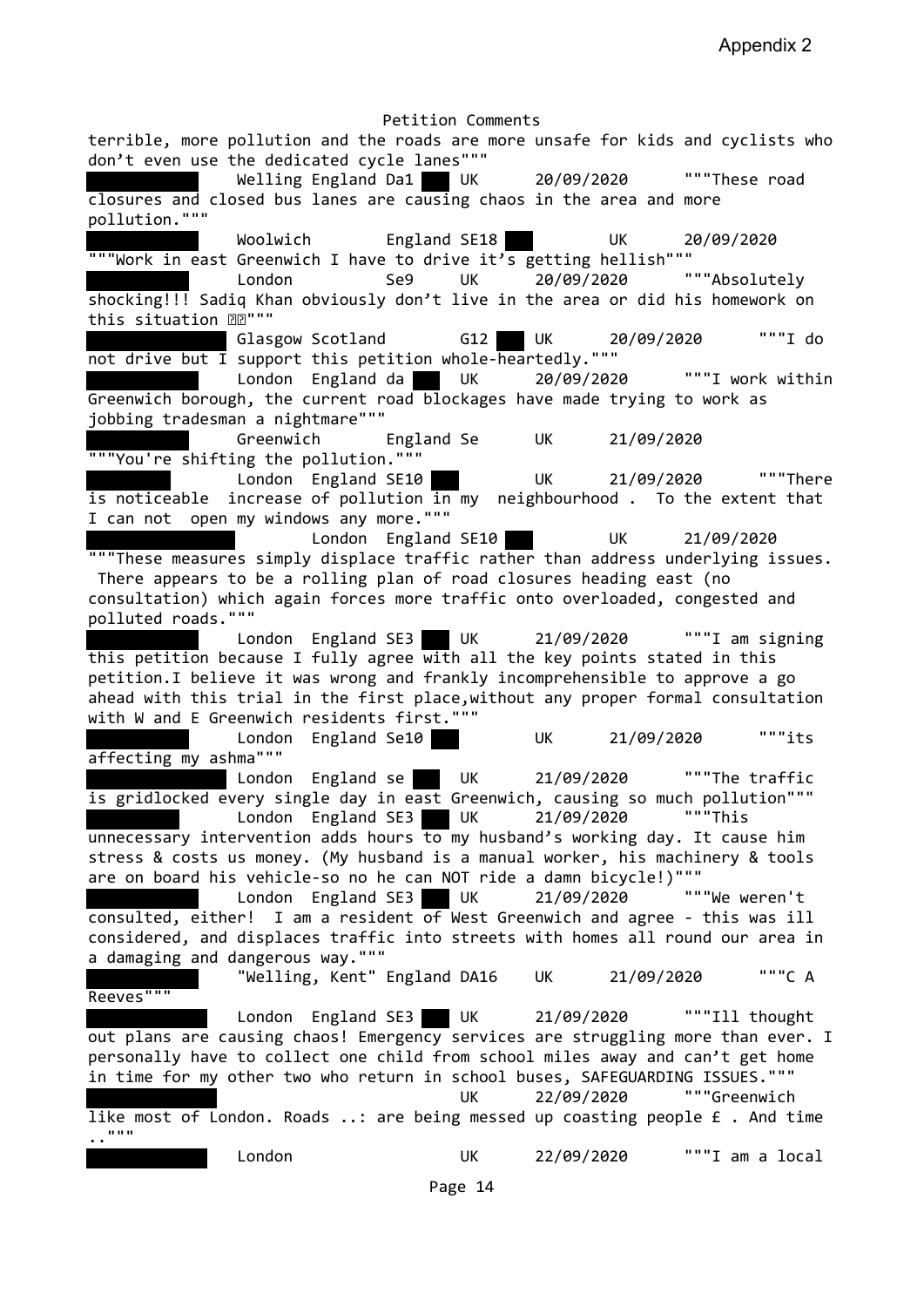Appendix 2

Petition Comments and I have never seen traffic so bad. The cycle lanes do not seem to be at all thought through and seem very dangerous.""" kidbrooke England se UK 22/09/2020 """Chaos in Greenwich and Lewisjam makes my job a nightmare""" Greenwich Se1 UK 22/09/2020 """I live in Greenwich and it tAkes me ten minutes to get out of my road onto Woolwich road/Trafalgar road and normally I can be at work in 15 mins I now need to leave 20/30 min early because of the gridlock and then the same on way home this is ridiculous layout and only going to get worse""" Woolwich England SE18 UK 22/09/2020 """It now takes everyone 45 mins to get through greenwich its a nightmare. Pollution levels ar far too high as a result . Includjng deptford and blackheath""" Lee England SE12 UK 22/09/2020 """Lewisham have done the same and its bought nothing but chaos to the residents, me being one!!!""" Rochester England ME2 UK 22/09/2020 ""Jacky daly""" Bromley BR1 UK 22/09/2020 """because this is creating more pollution and inconvenience longer journey times and more pollution for the people who live on the congested route adding to the police fire brigade and ambulances service response time that will cost lives I'm sure""" London England SE UK 22/09/2020 """I'm signing as the traffic reduction scheme in  $\overline{west}$  greenwich is significantly impacting me as a local resident in east greenwich. The increased heavy traffic on residential roads (including humber road where I live) Is increasing the health and safety risks, air pollution levels for residents, pedestrians and cyclists and the hundreds of local families and children living in east greenwich walking to and from school. A consultation is key!""" UK 22/09/2020 """We now have residential streets taking work traffics everyday and the fumes from the gridlock mean I can't open my window, children walking to school have health risks, the noise means that the birds and trees can't be heard. Some cars seeing a free bit of road before the queue drive at 40 not 20 mph and then brake quickly making more noise and pollution.""" Greenwich SE5 UK 22/09/2020 """The traffic is beyond a joke""" Charlton SE7 UK 22/09/2020 """The pollution is out of control with all the traffic. My throat is sore from breathing in the fumes daily. I walk everywhere. Traffic has never been so bad. I'm also concerned for the cyclists, and buses not seeing them going into bus stops. I'm concerned about Emergency vehicles trying to get through that traffic won't be able to get through as no where for cars to pull aside. Insane situation. Makes no sense at all. Just made the matter much worse.""" LONDON England SE10 UK 22/09/2020 """Pollution now on trafalgar Road is shocking""" Greenwich England SS15 UK 23/09/2020 """I live off Vanbrugh hill at maze hill station. It is constantly jammed. Noisey and pollution congestion has surely increased. Walk into west Greenwich and it's like a different country. This is not fair to us on the east side. Why should we have to suffer this additional traffic that is already a very busy and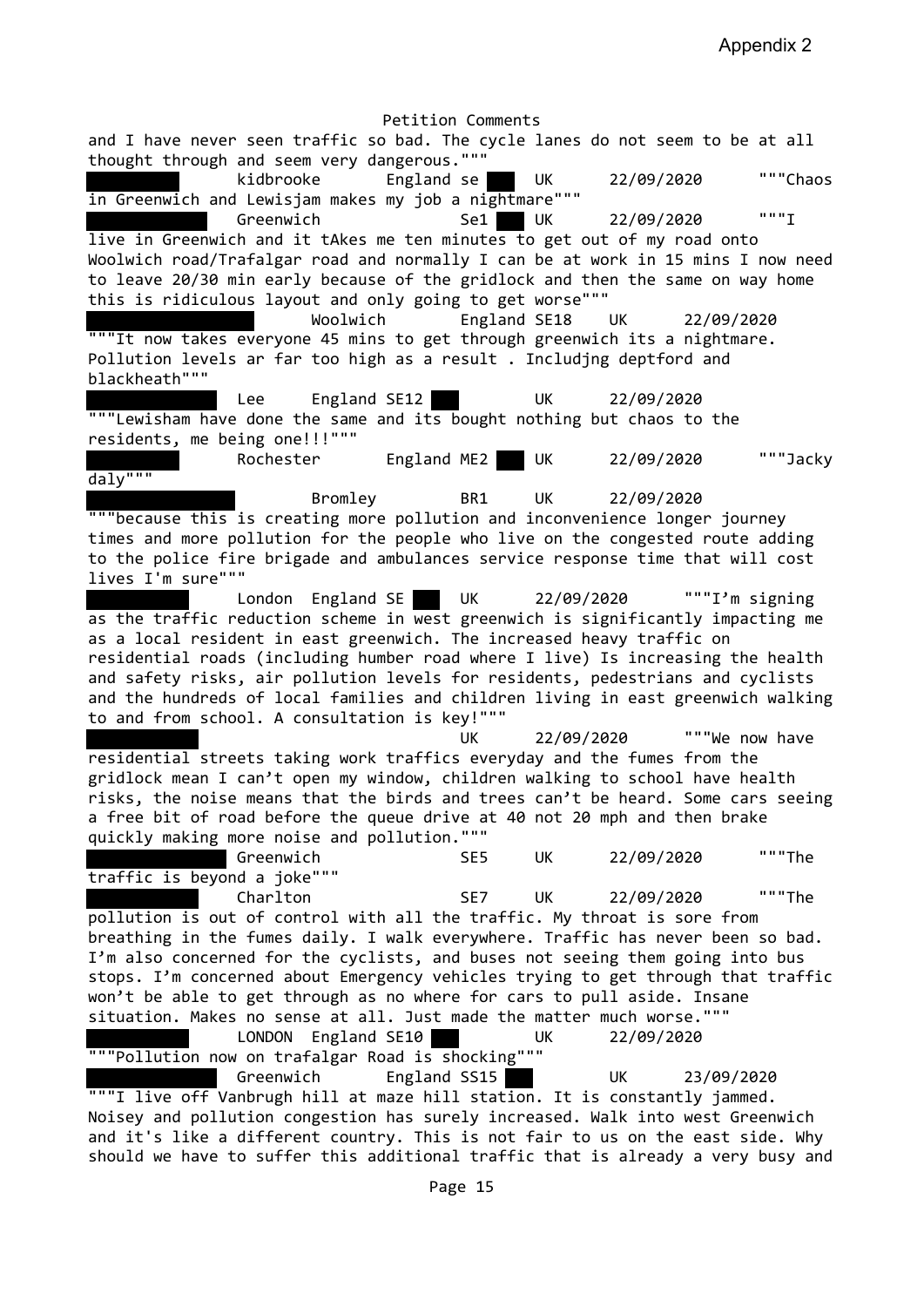polluted area.""" Swanley England Br UK 23/09/2020 """They're not fit for purpose""" London England SE9 UK 23/09/2020 """What they had done in that area is a disgrace. And accident waiting to happen.""" Newcastle Upon Tyne NE2 UK 24/09/2020 """It's a nightmare!!!! On this road 6 days of the week!! Unfortunately and it's a joke!!""" London England Se1 UK 24/09/2020 """I nearly got hit by a bus on a pelican crossing because the driver was carefully trying to pass a bus sitting in traffic on the opp side of the road and did not see the red light, luckily I saw him and avoided a serious accident that will inevitably happen""" Greenwich England SE10 UK 24/09/2020 """A journey to the Peninsula from Old Woolwich rd which should take 10-15mins tops took us 35mins one way and 30mins the other. REDICULAS.""" London UK 24/09/2020 """I am signing because this is polluting the whole of Greenwich.""" London England SE18 UK 24/09/2020 """The road system is a complete mess since the so called traffic calming measures. Since implemented, there are long lines of traffic in areas where was little prior to the lockdown""" London England SE10 UK 24/09/2020 """We live off Christchurch Way and we won't really be heavily affected because we work from home and rarely use a car.However, this is the most stupid plan ever to be imagined by some incompetent civil servant, since they tried to shove the heavily polutting cruise terminal. They only know extremes, there is no common sense in that group. But only we are to blame, we elected them.This is going to massively disrupt traffic, creating more pollution from idle cars and many of the shops on Trafalgar road will close eventually. People won't be shopping on a heavily polluted road, I certainly won't and many people on our development of almost 700 flats won't either. Well done Greenwich Council, another nail to add to the Covid coffin. If a pea had a brain, it would double yours in size.""" London England SE10 UK 24/09/2020 """The roads are a public good, critical to the wealth, happiness and opportunities for all residents. The council should work to improve efficiency, not pick winners amongst the loudest groups of local residents.""" Lewisham England SE13 UK 24/09/2020 """Gridlocked area""" Lincoln LN2 UK 24/09/2020 """The traffic is horrendous all day long, and pollution is getting worse.""" Cardiff CF5 UK 24/09/2020 """Greenwich Council have made a right mess of this , closing roads and funnelling All the traffic onto just one road .How long before a cyclist is killed .If your turning right with only two lanes all the traffic stops  $\mathbf{\hat{v}}$ "" LONDON England SE10 UK 25/09/2020 """I am signing because I need to take my child to school which is located in another borough and we are always late. I believe there is much more pollution as well from cars stuck in a traffic. All our deliveries are also running late. Too many new developments are coming up and the roads are getting closed. Not sure about Council's planning strategy..."""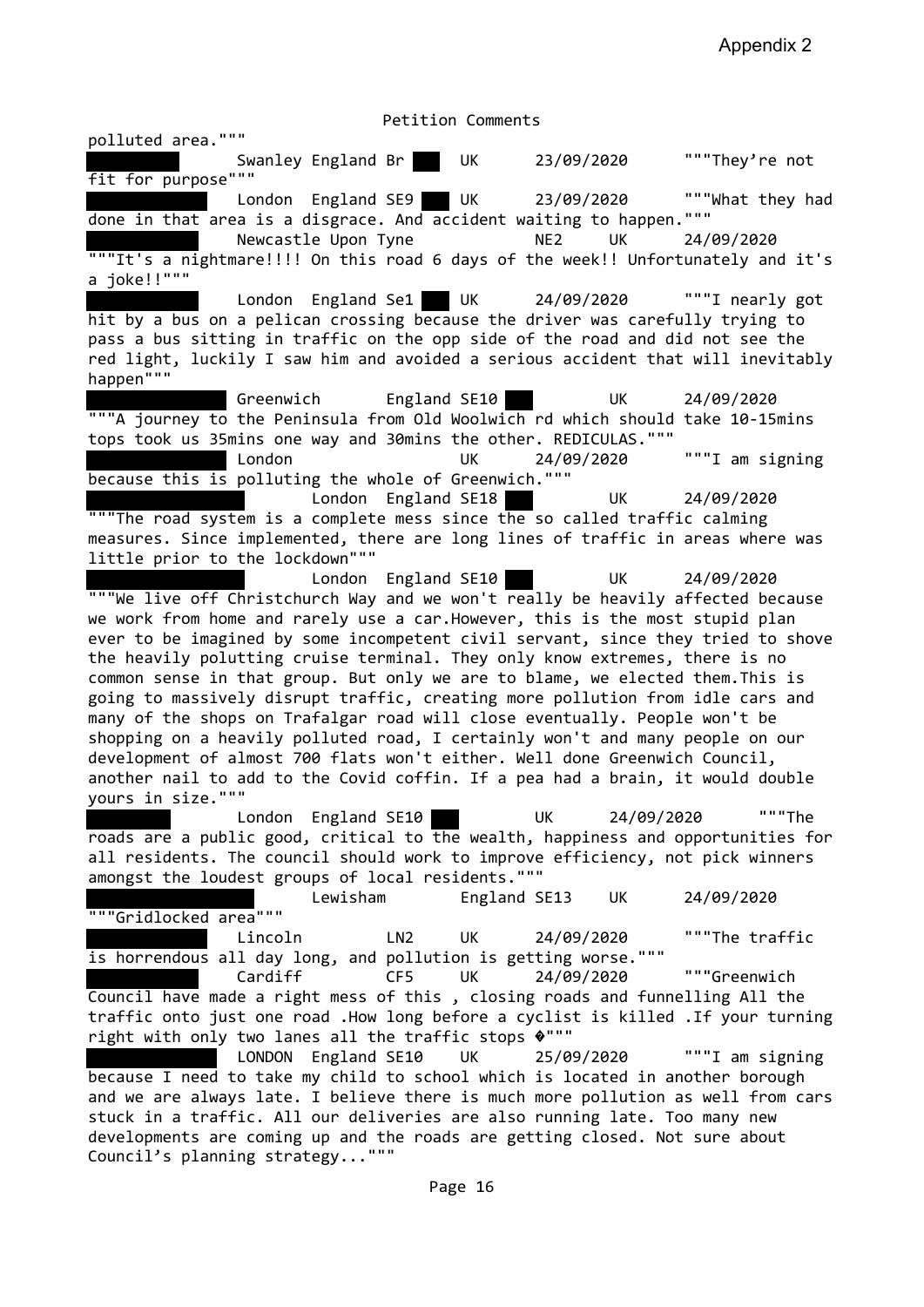Appendix 2

Petition Comments London England Se1 UK 25/09/2020 """Hell to get around Greenwich""" London England Se3 UK 25/09/2020 ""This does absolutely nothing to help the smooth running of traffic or pollution!, emergency vehicles or people trying to go about their business., hospital appointment, school pickups. Etc.""" london England da16 UK 25/09/2020 """School bus driver and we are stuck in traffic every day ! It was bad before all of this but now  $\mathbb{I}$  have to pick kids up in Greenwich to take to school and it's a nightmare! Who ever thought this up does not drive , has time on their hands or is just bored""" Greenwich England SE10 UK 25/09/2020 """They took bus lane and made it into cyclist lane, now all buses have to switch into lane with regular cars wihich cause extreme traffic ans massive bus delays. Before it took me 10min to get to North Greenwich station, now I have to wait 20-30min for bus, and another 20-30 min just to get there. Almost 1 hour!!! We have cars from 7am to 10pm on s stand still traffic and barely any cyclists on the new cyclist lane instead of bus lane. You want to kill us with this fumes...this is actually scary.""" Greenwich England SE10 UK 26/09/2020 """I'm a bus driver and the layout of this road is horrendous with an increase of lost mileage on the bus routes that traverse this area due to gridlock. The two-way cycle lane is dangerous, especially when it's dark at night. One night recently, a bus driver was attempting to pull into the bus stop at Marlton Street j/w Woolwich Road, and he didn't see two cyclists coming up his inside in the cycle lane without lights on their bikes and he almost collided with them. As the nights are getting longer this type of situation will become more frequent. I fear that a cyclist will have a fatal accident and subsequently the bus driver will be convicted of driving without due care and attention, or worse"""<br>London England SE7 UK 26/09/2020 """I live in the London England SE7 UK  $26/09/2020$ area and the pollution level has risen considerably due to the gridlock!""" Lancing England BN15 UK 26/09/2020 """I'm signing because this inpacks the community ,and will cause complete chaos..""" London England SE8 UK 26/09/2020 """Greatly impacts on what little clean air we had in Deptford.""" Greenwich England SE10 UK 27/09/2020 """This mess with our roads and especially the constant tailbacks in Trafalgar and Woolwich road is beyond a joke Emergency vehciles now struggle to make way due to road width restrictions and the few side roads not alreafy blocked off are becoming further rat runs. Also the few occasions the main roads are clear I have witnessed some very near misses of head on crashes when cars try to overtake buses at bus stops and nearly collide with oncoming traffic Its now in my view only a matter of time before someone is seriously injured or worse""" London England Se8 UK 27/09/2020 """As a disabled and cannot go on a bus my only means of travel is by car and now cannot go far as cannot be in a car fir a long time""" UK 27/09/2020 """Its absolutely mental""" UK 27/09/2020 """I'm a Maze Hill resident, the changes mean my street is constantly jammed, it's unsafe and the noise and pollution are very bad.""" Londom England SE3 UK 28/09/2020 """Westcombe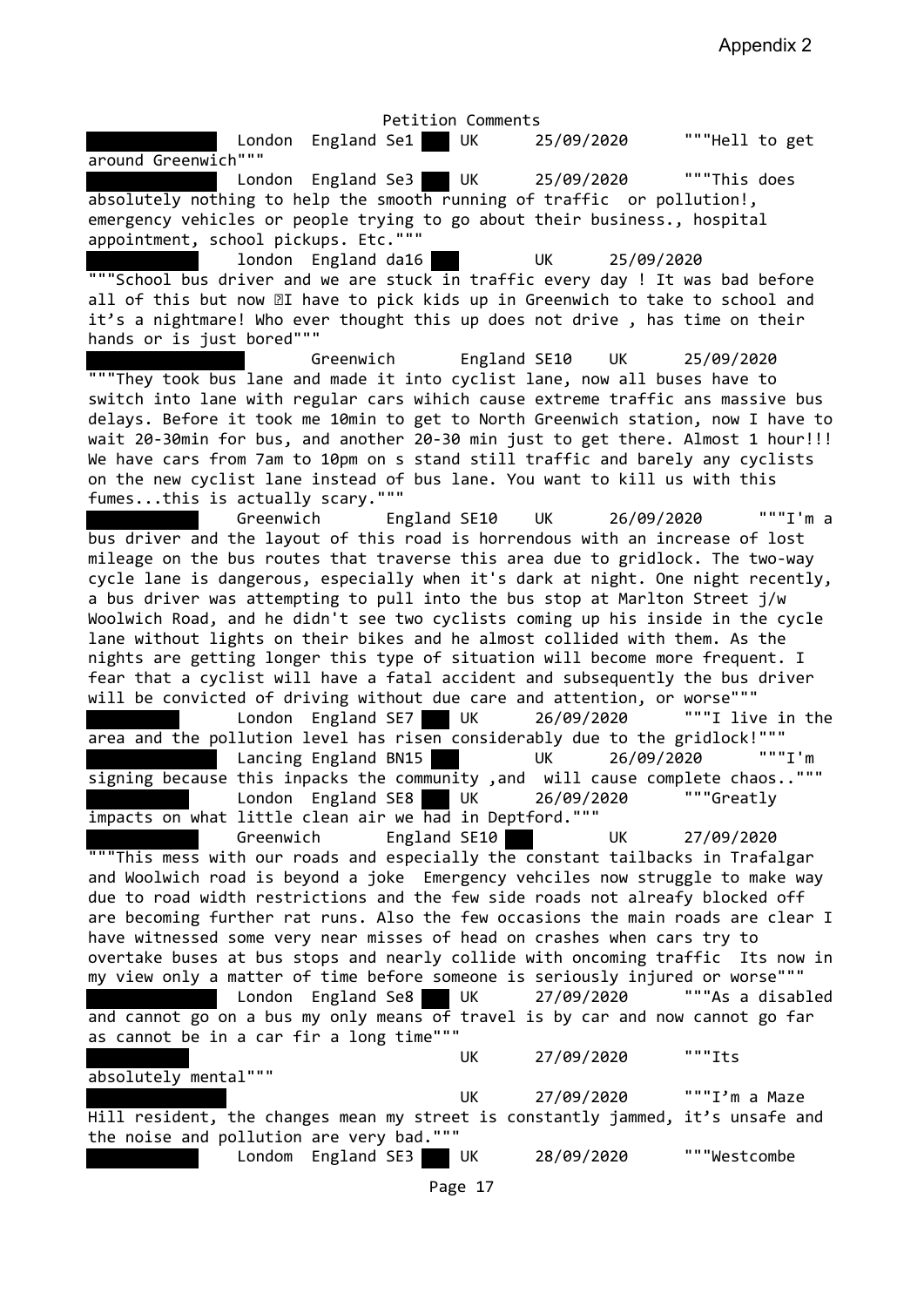Appendix 2

Petition Comments Park is a quiet, green residential area. The traffic has become unbearably bad recently""" Greenwich England se10 UK 28/09/2020 """I am signing as the roads around where I live in Greenwich have become an absolute nightmare! As a Walker it is impossible to cross safely or at all! As a car driver it is just pure mystery going anywhere and these things are making me jig want to go out now. I've had cyclists in front of me in the car lane and I'm now unable to overtake yet they have an entire lane dedicated but don't use it. It has brought the area to a standstill it needs to be changed ASAP!""" Greenwich England SE10 UK 28/09/2020 """Can all please share this petition to friends and family so we gather more signs as soon as possible. Thank you so much. Xx""" London England SE8 UK 28/09/2020 """I'm signing this petition because the traffic chaos being caused is unbearable for parents of children crossing the road, sitting traffic pumping out fumes into the environment and also as a driver who gets caught up in it. A journey that should take 5 mins, now can take 30 thereby resulting in more congestion and pollution.""" Greenwich England SE10 UK 28/09/2020 """I want to cry seeing that bloody cyclist lane wider than a regular car lane. Buffoonery at it's highest.""" London England SE7 UK 28/09/2020 """Road closures are not working! Causing more pollution and danger to all our health.""" dionne keeling london England se10 UK 28/09/2020 """This has done nothing but cause chaos and not to mention the air pollution yes they are trying to help commuters but what about those of us who have to live here where do we fit in with this""" UK 29/09/2020 """These traffic restrictions are simply ridiculous and with no alternative, forcing all traffic onto the same path. Whilst it's the councils wish to make people use public transport walk or cycle, this simply isn't possible for most or they wouldn't be driving through the area.""" Morden SM4 UK 29/09/2020 """These road closures are ridiculous""" London SE9 UK 29/09/2020 """It's madness what's going on, total gridlock, o.a.p and people in wheelchairs can't get to there address.please stop this.""" London EC4N UK 29/09/2020 """Is all this has done is caused more pollution not to mention the problems it's caused the emergency services""" Sidcup England DA1 UK 29/09/2020 ""The madness  $continus$ ." UK 29/09/2020 """The new cycle lane, better light sequencing and removing barriers would allow free movement of traffic. This is an example of ""letting a good crisis go to waste"" polical based argument that the general public lose by. Whereby creating traffic gives an impression that will be used at a later date for self gain.""" London England EC1V UK 29/09/2020 """Road closures are doing more harm than good.""" London England N1 UK 29/09/2020 """I have disabled friends in Greenwich which this is affecting""" Walton England KT1 UK 29/09/2020 ""Khan hates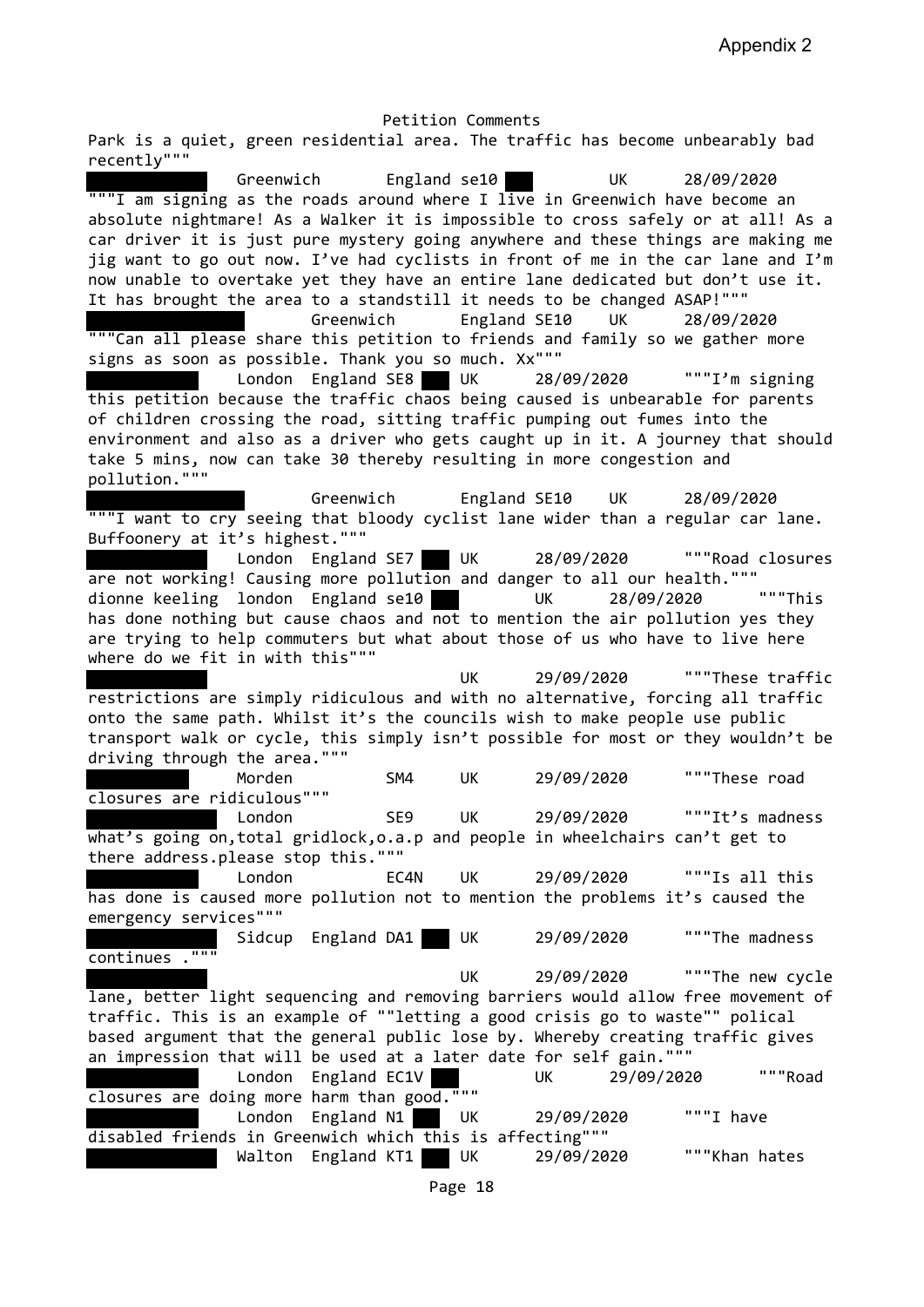Petition Comments motorists and thinks he is a dictator now""" London England N1 UK 29/09/2020 """Making journeys across London with these road closures are making it very difficult for people to travel anywhere by car - yet we are advised not to go on public transport because being elderly we are vulnerable - I don't want to sit in longer traffic jams created by these schemes""" Greenwich England SE10 UK 29/09/2020 """What they have done to Trafalgar road is a disgrace. Seeing half of the road empty and not in use and the other side fully blocked by exhausted car and bus drivers. It's impossible even to use public transport anymore. I am youn adult and I can only imagine how terrible is for elderly people, disabled people and schoolkids. To be honest, hell for everybody to travel, plus so much more pollution. Shocking.""" London England E8 UK 29/09/2020 """This is no laughing matter now. Causing my problems for everyone including emergency services""" Welling England da16 UK 29/09/2020 """I'm signing because it is an absolute joke driving in and from work every day.""" London England NW1 UK 29/09/2020 """Its disgusting. Put our roads back.""" London Br2 UK 29/09/2020 """These road closures, cycle lanes, planters in the road is causing absolute chaos. For those that need to actually go to work, these Changes have bought me to tears most days! The pollution aside; stress levels we are all facing with the unknown ahead on the start of a journey! Having to leave 1 hr before school pick up (which used to be a 30 minute journey)""" London England Se10 UK 29/09/2020 """S  $e$ """ London England Se10 UK 29/09/2020 """Unbelievable. 2""" Saffron Walden England CB11 UK 30/09/2020 """I was stuck in the worst gridlock I have ever seen in over 30 years of driving in London last Friday, truly appalling that is contrived by this appalling council without consultation.""" London England se3 UK 30/09/2020 """Because I have a child and I am worried about  $\overline{the}$  pollution aspect of the constant traffic and not being able to get home in a reasonable time""" Cheshunt England En UK 30/09/2020 """To much congestion already""" Cheshunt England en UK 30/09/2020 """Traffic is moved to adjacent roads and longer waiting at traffic lights has led to more congestion and costs to everyone,businesses are suffering ,emergency services unable to carry out their jobs efficiently, redact this crazy scheme ,thankyou """ Erith England DA18 UK 30/09/2020 """I use car for my work everyday""" Kent England DA15 UK 30/09/2020 """The closures are causing pollution, extended travel times and harming local communities""" London England se3 UK 30/09/2020 """These changes are thoughtless. Great for West Greenwich, we cannot move, get out or get home, sometimes we need to drive! Sort it out!"""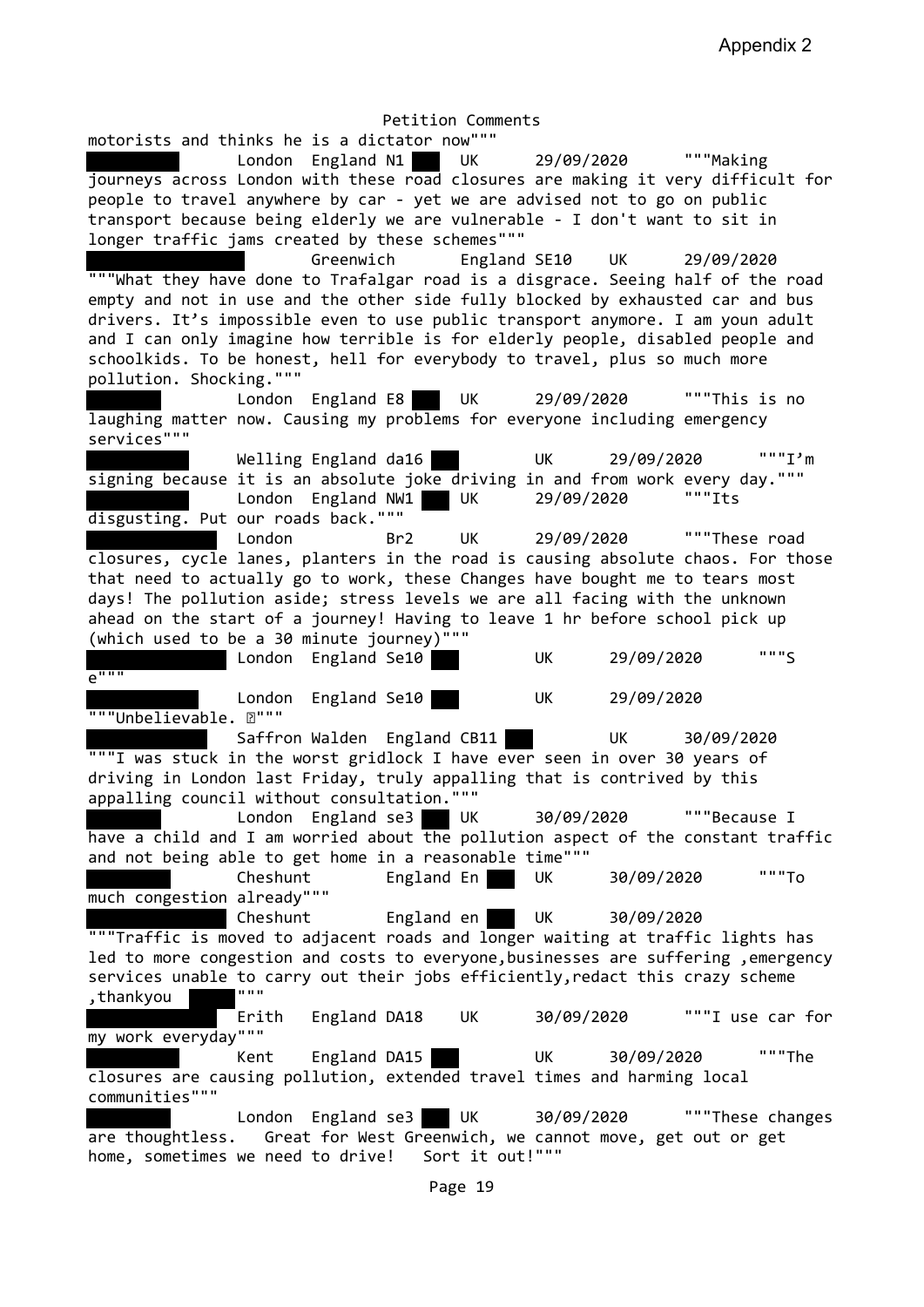Petition Comments Sevenoaks England TN15 UK 30/09/2020 """Blackheath Hill is a nightmare because of this. Ridiculous doing this during Covid when public transport is reduced""" London England Se1 UK 30/09/2020 """What a gridlock you have created""" London England SE23 UK 30/09/2020 """The gridlock on Woolwich Rd and Trafalgar Road is terrible. People are being prevented from going about their daily business. It is a poorly thought out scheme which has narrowed roads which were already narrow and caused daily delays, extra pollution due to idling traffic and severe frustration for many different types of commuter.""" London England SE3 UK 30/09/2020 """Already seen cyclists nearly getting knocked off bikes by buses turning to stop""" London England E3 UK 01/10/2020 ""This is just causing more congestion and pollution, especially on the main roads, totally unfair on the people who live there, people will always need to use their cars for lots of reasons, majority use then because they have to, not because they are lazy""" London England Se18 UK 02/10/2020 """Because it is a joke it doesn't make the bus ann quicker""" London England se UK 03/10/2020 """It's utterly disgusting that our roads that we live in have become gridlocked and the other side of the parks roads are clear. How is this equality. Why are that side more important than our side. Sort it out Greenwich council!""" London England n1 UK 03/10/2020 ""This is so wrong.Killing livlihoods.Freedom of movement.No accountability to disabled and vulnerable groups needing carers n transport to exist in their communities. Wrong !! In every sense to so many.""" London England SE10 UK 04/10/2020 """Because the loonies at Greenwich Council need to stop!""" London England W13 UK 04/10/2020 """London is being destroyed by all these insane road closures. It has to stop.""" London England SE8 UK 05/10/2020 """I am getting chest infections as well as noise pollution""" London England Se9 UK 06/10/2020 """I have family who liven on maze hill and the traffic is horrendous.""" Istead Rise England Da1 UK 07/10/2020 """These road closure are having a negative impact on surrounding roads not only making it difficult to get around, polluting the air with vehicles stationary and making the environment hostile.""" London England SE10 UK 08/10/2020 """It's a nightmare ! Very dangerous now they got rid of the crossings""" London England Se 18 UK 09/10/2020 """It doubles my commute to work, therefore doubling the amount of pollution.""" Rotherhithe England SE16 UK 10/10/2020 """It appears that the needs of the majority have been sacrificed for the desires of a few.My heart goes out to anyone waiting for the emergency services that are stuck in the traffic.""" London SE9 UK 11/10/2020 """Longer time spent driving'forced heavy traffic causing more pollution and putting a risk emergency services unable to get to call outs in time""" London England CV10 UK 11/10/2020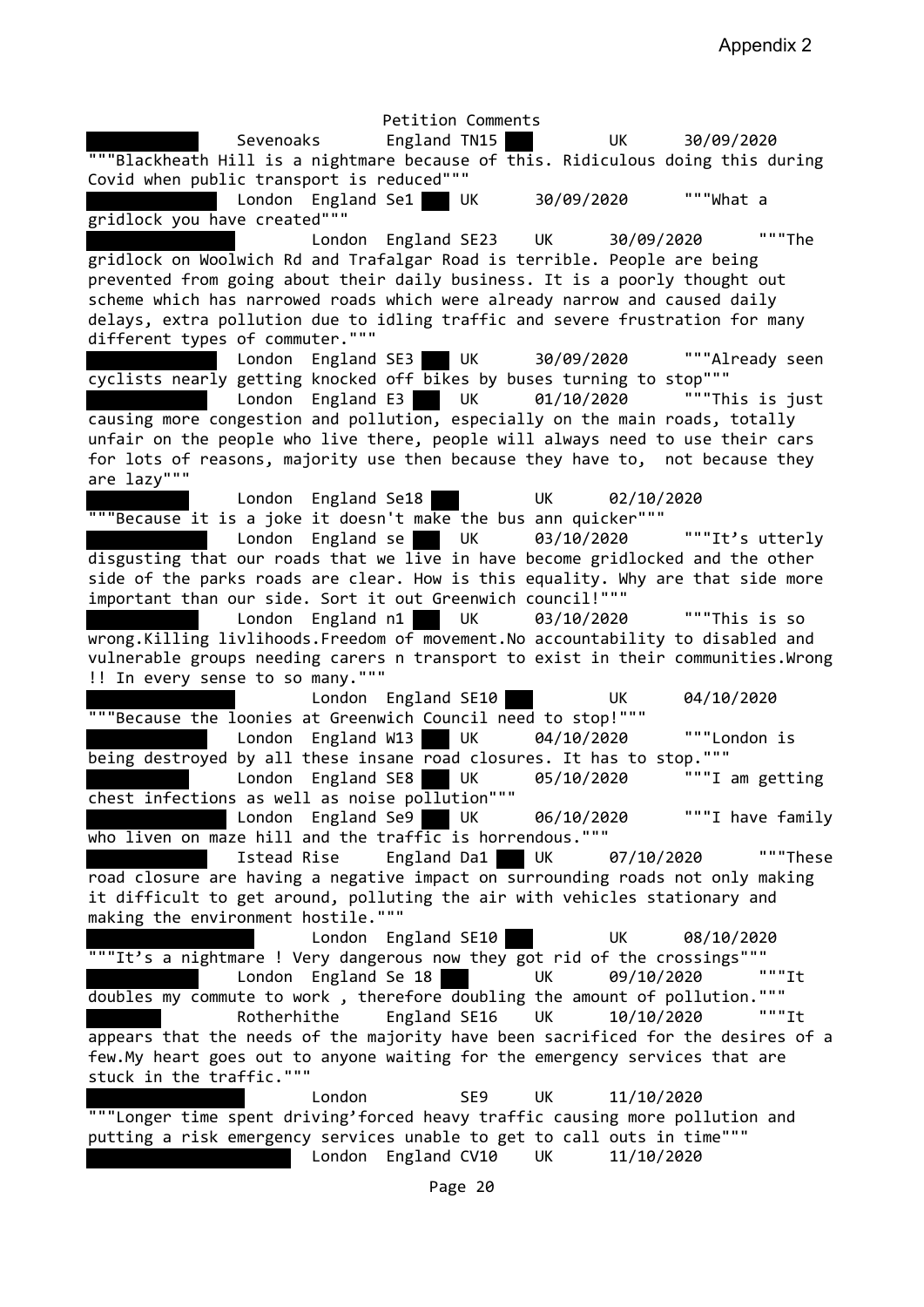Petition Comments """Bloody hell out there trying to get to work ect 20 mins trip now taking 2 hours disgusting""" Gibraltar Gibraltar 11/10/2020 """I'm signing this because what you are doing is madness and not affective it's just causing more traffic""" Greenwich SE8 UK 11/10/2020 """ALTHOUGH RATE RUNNING WAS A PROBLEM IT WAS NEVER 275 DAYS A YEAR ,24/7 .I AM CONCENRED ABOUT THE EMERGENCY SERVICES MAKNG ACCESS TO ALL THOSE LIVING IN POINT HIL L,HYDE VALE ,CROOMS HILL HAVING TO COPE WIOTH THE INCREASED TRAFFIC ON THE A2 [AS IF IT WAS NOT ALREADY CROWDED ENOUGH ].I ALSO CANNOT COMPRHEND WHY I SHOULD BE DENIED ACCESS TO GREENWICH ,ONCE AT THE TOP OF HYDE VALE ,I AM UNLIKEY TO TUNRN ROUND ATBLACKHEATH ,I NOW GO ON AND SHOP AT THE STANDARD .GREENWICH TRADERS ARE SUFFERING AS A FRESULT AS I KNOW MANY OTHERS WHO ARE DOING THE SAME .I ALSOP SAW AND WITNESSED SOMEBODY TURNING RIGHT OUT OF HYDE VALE THE OTHER DAY ,THERE IS GOING TO BE A DREADFUL ACCIDENT AS PEOPLE ARE TAKLING UNDUE RISKS . THE TRAFFIC LIGHTS ON THE HILL CAMN ALLOW OVER 30 CARS THROUGH AT A TIME ,AND OFTEN NO ONE WILL GIVE WAY, JOURNEY TIMES LOCALLY HAVE DOUBLED, """<br>London England SE10 UK 13/10/2020 """Trafalgar London England SE10 UK 13/10/2020 Road / Woolwich Road is constantly jammed now. The air is more polluted than ever. Whilst walking there today I evidenced an ambulance that had difficulties passing the traffic. Also delivery lorries are blocking the road. Madness!""" scott parrish London England se7 UK 14/10/2020 """Greenwich traffic is now a joke""" London England Se UK 14/10/2020 ""Traffic is a nightmare""" London England SE9 UK 14/10/2020 """Commuting to work has become a nightmare, it's badly impacting my childcare arrangement and child's wellbeing.""" London England SE2 UK 14/10/2020 """It's way too destructive for the local area""" Eltham SE9 UK 15/10/2020 """I work in East Greenwich And before road closures it took me between 20 and 30 mins, now it takes around 1hour and 30 mins now , just sitting in traffic producing more pollution where is the logic in that""" London EC4N UK 15/10/2020 """I am an East Greenwich resident and feel the full impact of the increased level of traffic. And dangerous in areas, especially the turn in to Denham Street from Woolwich Road where all traffic has been sqeezed onto one side of the road and cyclists from both directions on one side of the road, which is a tragedy waiting to happen.""" Belvedere England DA17 UK 16/10/2020 """I work in greenwich""" Greenwich England Da1 UK 17/10/2020 """The roads are a joke at the minuet the traffic is non moving which makes not just my children other children also late for school or the journey much longer a few of the crossing have disappeared on Woolwich road its dangerous to cross as you have to stand in a bike lane a wait for a space to cross the road my pram has nearly been hit by a bike a number of times I'm not happy with the changes nor is everyone else in my area.""" London England SE1 UK 17/10/2020 ""The road closures, cycle lanes, bus lanes etc have crippled half the borough of Greenwich, but nowhere more affected than East Greenwich. Permanent gridlock,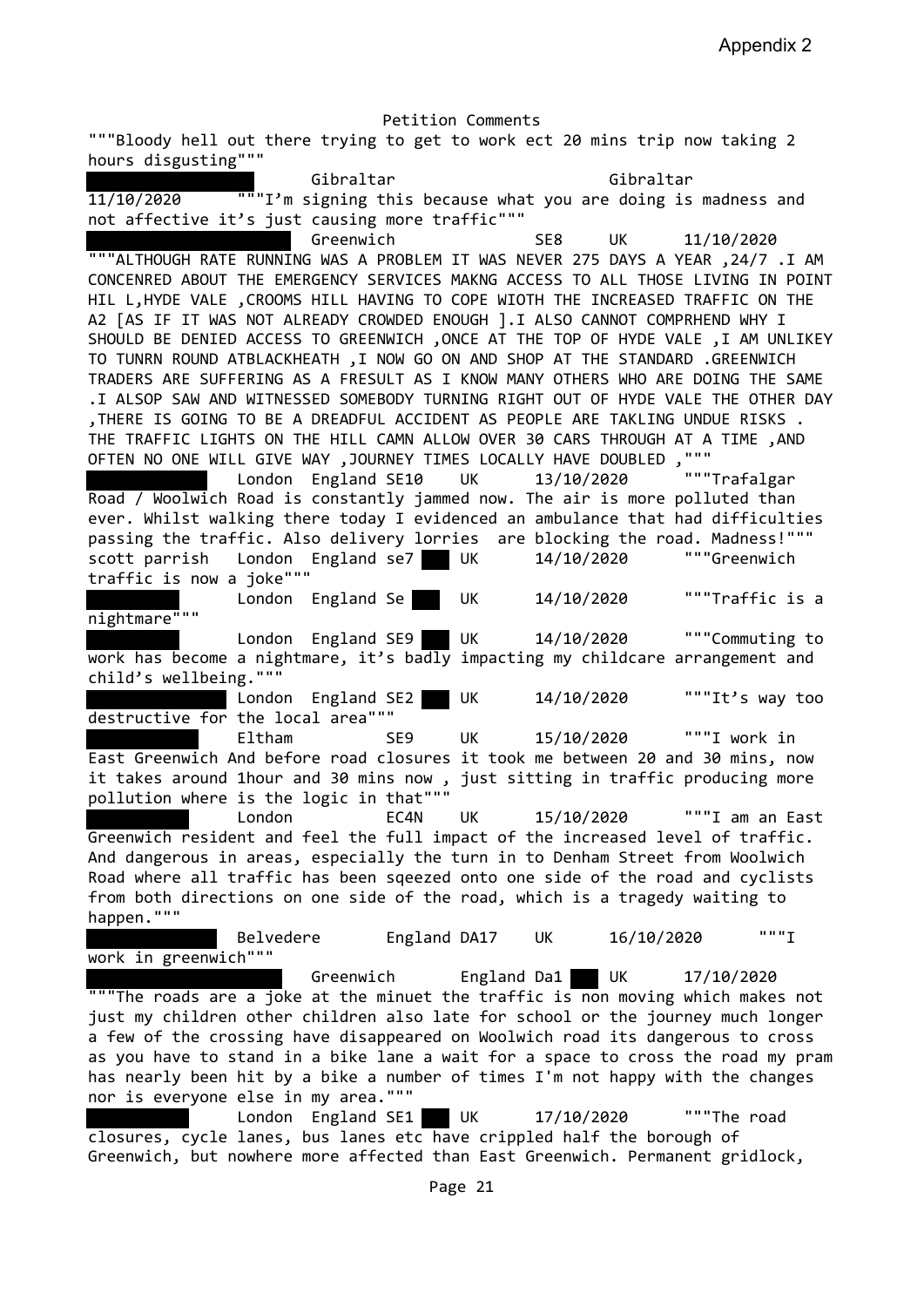pollution, near misses and hell for residents and road users alike. My son has to walk to school through the horrendous pollution, bus no long an option due to gridlock. The idoicy of these traffic measures beggars belief."""

 Greenwich England SE10 UK 20/10/2020 """Please fill this form with your concerns: https://www.royalgreenwich.gov.uk/xfp/form/549?fbclid=IwAR1PlrukbSLOta8em2VGs-4D qLIKN7usPniPa\_\_Ki3E7mk9M2n5-cQ2gnm4"""

London England SE1 UK 22/10/2020 """Reducing pollution by increasing time spent in traffic. I'm sure that's working out well :/These things must go."""

 Bermondsey SE1 UK 24/10/2020 """After Greenwich council's imbecilic decisions regarding the roads not only is Greenwich gridlocked now but so is Charlton. The bus lanes on Woolwich Road from Anchor & Hope Lane have brought traffic to a stand still. The cycle lanes on Shooters Hill Road have been a total waste of money increasing traffic & pollution for the residents in an age where the world are s trying to deal with the pollution problem Greenwich council is ensuring that the borough becomes the most polluted in London. All the road closures are ridiculous and serve no purpose except increasing journey times from 15 minuets to 1 hour! It would not be unreasonable to ask what sort of incompetent civil servant is making these daft decisions wasting tax payers money it is obvious it is someone that does not live in the area and will never understand the needs of the public. What is the reasoning behind the no right turn from woolwich road on to Charlton Church Lan? Wouldn't this not help to ease traffic which has been unnecessarily create"""

 London England SE10 UK 26/10/2020 """It is getting harder to take my children to school, childcare and myself to work and the same at the end of the day for pick ups etc."""

 LONDON England SE12 UK 26/10/2020 """Well this photo says it all, this is what it looks like all the time now, no respite from fumes, no sense in it at all and all done in the name of covid which is rubbish, clearly councils wanting to do this for ages. Lots of people not going to some businesses as they can neither get there easily or park so local businesses also suffering if they want revenue to stay in the area this is not the way to do it. There needs to be options, speed bumps to slow traffic not totally blocking the way, I have no idea how to get from a to be anymore with the madness that are the restrictons"""

 London England SE3 UK 27/10/2020 """I'm a local resident, and have to drive to get to Sidcup early morning and come back - Bus not an option full of children and non mask wearers traffic is now horrendous when I come back at 8:30 am or in the afternoon"""

 London UK 31/10/2020 """The councillors must reverse this decision or be voted out of office""" Yateley England GU46 UK 04/11/2020

"""Councils have a duty to prevent bottlenecks causing high emissions. Crowd fund a litigation against the council unless they take immediate action requested by this petition. Best of luck....."""

 London England Se10 UK 08/11/2020 """I'm signing because I am a local resident and the ridiculous closures are seriously impacting on mine and my neighbours health . I did attend consultations but. Feel all was ignored."""

London England Se15 UK 08/11/2020